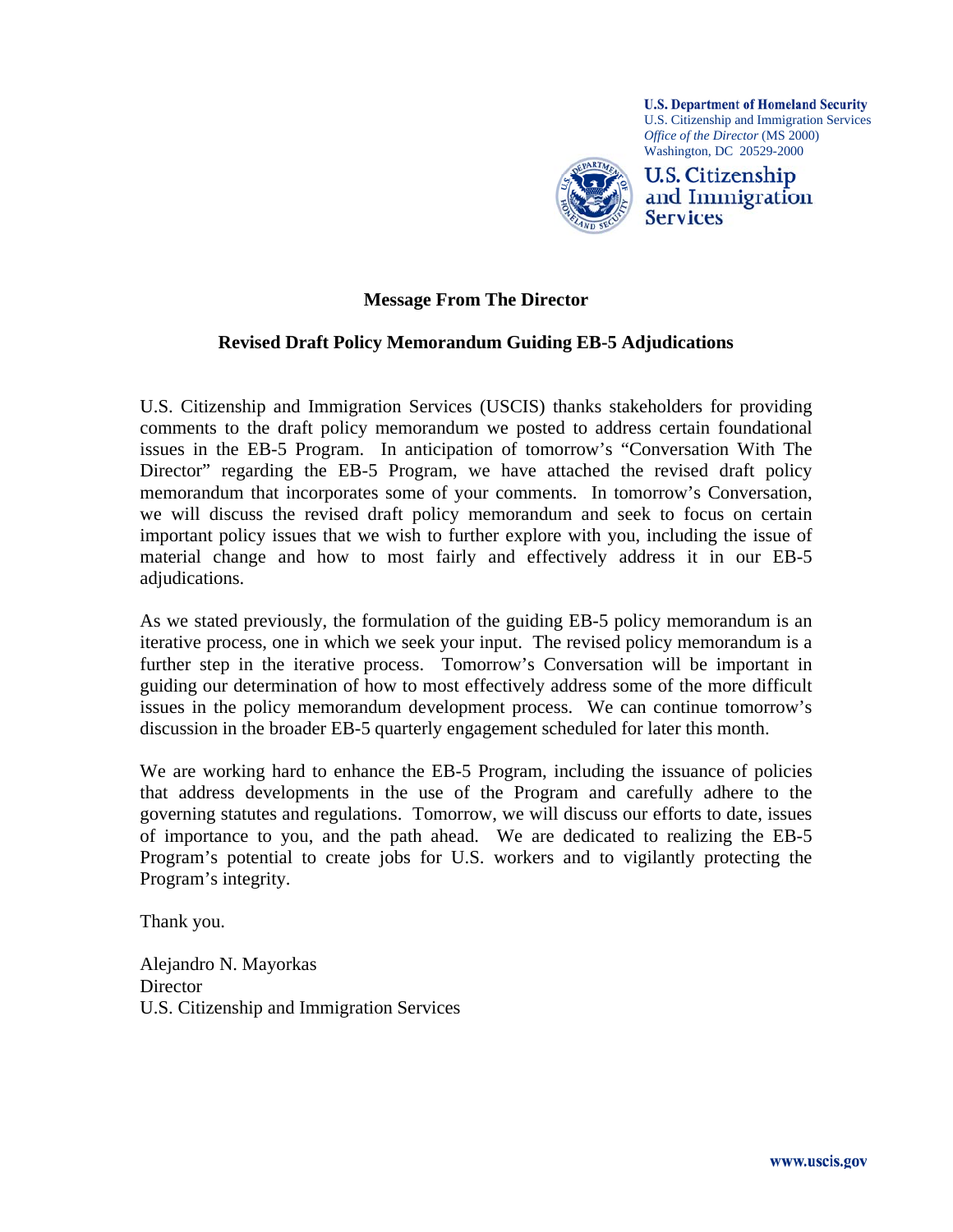**DRAFT FOR COMMENT ONLY** Posted: 01-11-2012

This draft does not constitute agency policy in any way or for any purpose.

**U.S. Department of Homeland Security** U.S. Citizenship and Immigration Services *Office of the Director* (MS 2000) Washington, DC 20529-2000



U.S. Citizenship and Immigration **Services** 

 **PM-602-XXXX** 

# Policy Memorandum

SUBJECT: EB-5 Adjudications Policy

# **I. Introduction**

## **The purpose of the EB-5 Program is to promote the immigration of people who can help create jobs for U.S. workers through their investment of capital into the U.S. economy.**

Congress established the EB-5 Program in 1990 to bring new investment capital into the country and to create new jobs for U.S. workers. The EB-5 Program is based on our nation's interest in promoting the immigration of people who invest their capital in new, restructured, or expanded businesses in the United States and help create or preserve needed jobs for U.S. workers by doing so.

In the EB-5 Program, immigrants who invest their capital in job-creating businesses in the United States receive conditional permanent resident status in the United States for a two-year period. After two years, if the immigrants have satisfied the conditions of the EB-5 Program and other criteria of eligibility, the conditions are removed and the immigrants become unconditional lawful permanent residents of the United States. Congress created the two-year conditional status period to help ensure compliance with the statutory and regulatory requirements and to provide a measure of predictability before meaningful investment activity is undertaken.

The 1990 legislation that created the EB-5 Program envisioned lawful permanent resident status for immigrant investors who invest in and engage in the management of job-creating commercial enterprises. In 1993, the legislature enacted the "Immigrant Investor Pilot Program" that was designed to encourage immigrant investment in a range of business opportunities within designated regional centers.

Our goal at U.S. Citizenship and Immigration Services is to make sure that the potential of the EB-5 Program, including the Immigrant Investor Pilot Program, is fully realized and the integrity of the EB-Program is protected. Through our thoughtful and careful adjudication of applications and petitions in the EB-5 Program, we can realize the intent of Congress to promote the immigration of people who invest capital into our nation's economy and help create jobs for U.S. workers.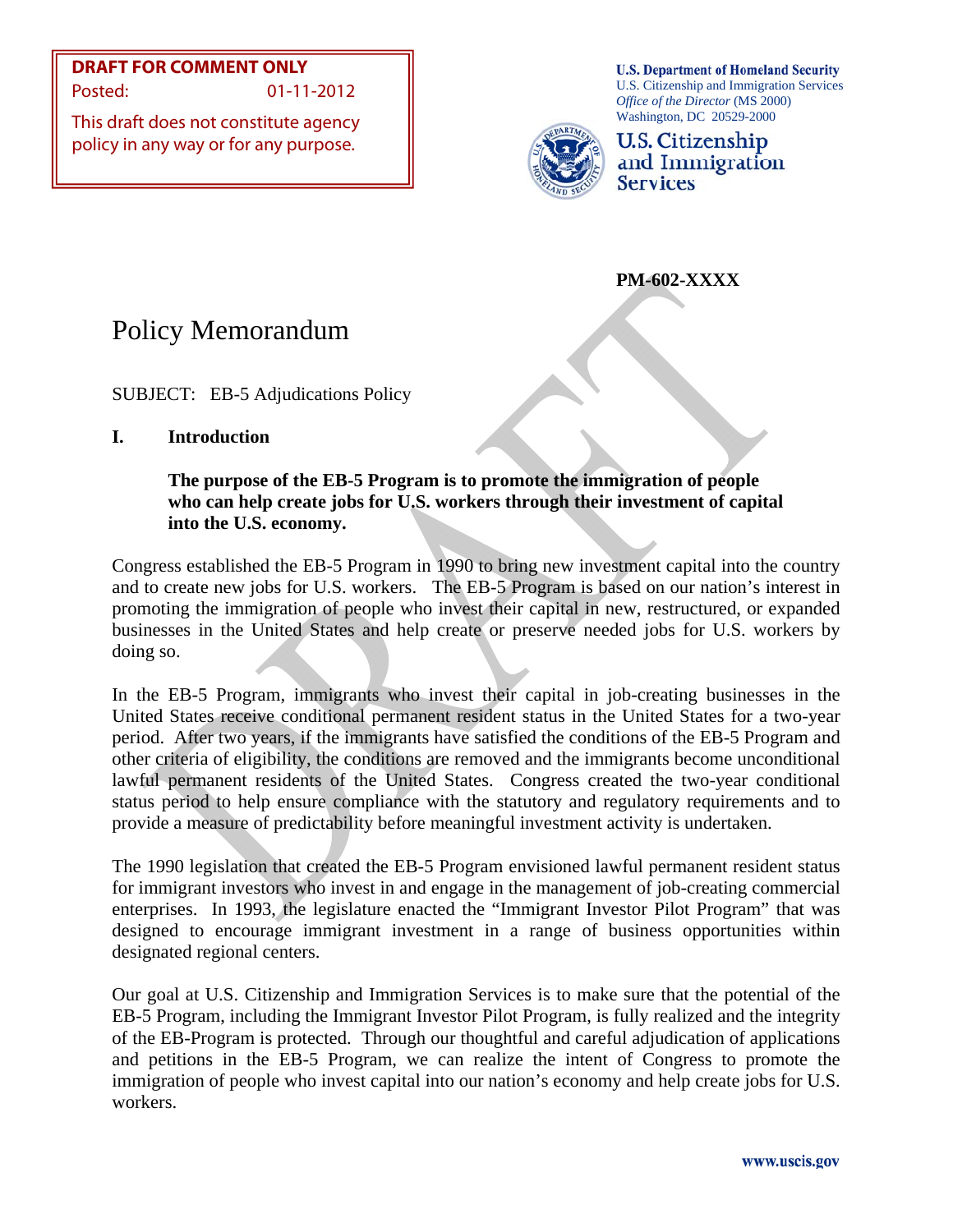## **II. Preliminary Statement: The Preponderance of The Evidence Standard**

As a preliminary matter, it is critical that our adjudication of petitions in the EB-5 Program adhere to the correct standard of proof. In the EB-5 Program, the petitioner must establish each element by a preponderance of the evidence. That means that the petitioner must prove to us that what he or she claims is more likely so than not so. This is a lower standard of proof than the standard of "clear and convincing," and even lower than the standard "beyond a reasonable doubt" that applies only to criminal cases. The petitioner does not need to remove all doubt from our adjudication, but must instead show that what he or she presents is more probable than not.

## **III. The Three Elements of the EB-5 Program**

The EB-5 Program is based on three main elements: (1) the immigrant's investment of capital, (2) in a new commercial enterprise, (3) that creates jobs. Each of these elements is explained below in the context of both the original EB-5 Program and the Immigrant Investor Pilot Program.

## **A. The Investment of Capital**

The EB-5 Program is based in part on the fact that the United States economy will benefit from an immigrant's contribution of capital. It is also based on the view that the benefit to the U.S. economy is greatest when the capital is committed to a job-creating commercial enterprise and placed at risk. The regulations that govern the EB-5 Program define the terms "capital" and "investment" with this in mind.

# **1. "Capital" Defined**

The word "capital" in the EB-5 Program does not mean only cash. Instead, the word "capital" is defined broadly in the regulations to take into account the many different ways in which an individual can make a contribution of financial value to a business. The regulation defines "capital" as follows:

 Capital means cash, equipment, inventory, other tangible property, cash equivalents, and indebtedness secured by assets owned by the alien entrepreneur, provided that the alien entrepreneur is personally and primarily liable and that the assets of the new commercial enterprise upon which the petition is based are not used to secure any of the indebtedness. All capital shall be valued at fair market value in United States dollars. Assets acquired, directly or indirectly, by unlawful means (such as criminal activities) shall not be considered capital for the purposes of section 203(b)(5) of the Act.

*8 C.F.R. § 204.6(e).*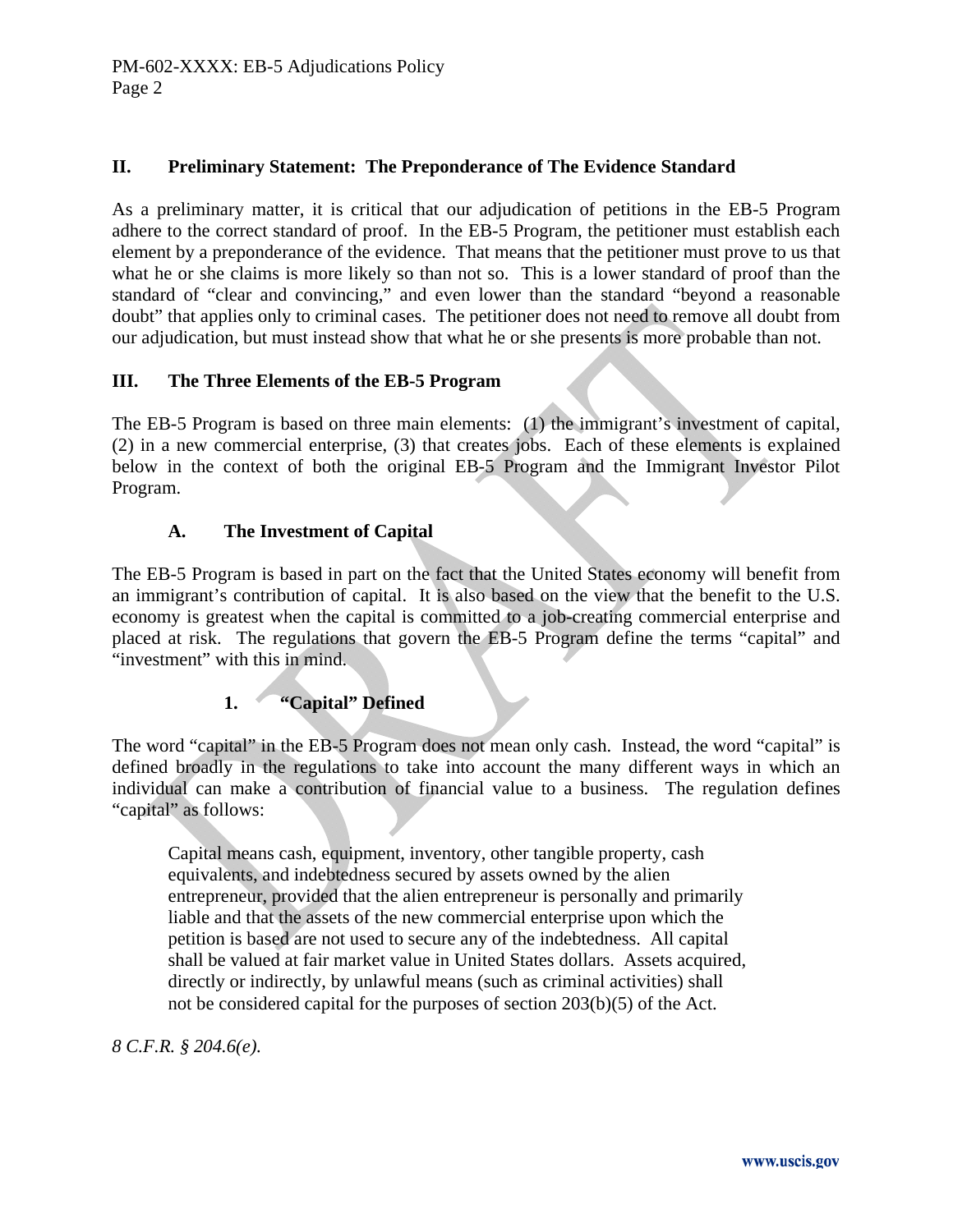The definition of "capital" has been clarified in precedent decisions that our Administrative Appeals Office (AAO) has issued:

 First, the definition of "capital" is sufficiently broad that it includes not only such things of value as cash, equipment, and other tangible property, but it can also include the immigrant investor's promise to pay (a promissory note), as long as the promise is secured by assets the immigrant investor owns, the immigrant investor is liable for the debt, and the assets of the immigrant investor do not for this purpose include assets of the company in which the immigrant is investing.

In our AAO's precedent decision *Matter of Hsiung*, 22 I&N Dec. 201, 204 (Comm'r 1998), we reflected the fact that the immigrant investor's promissory note can constitute "capital" under the regulations if the note is secured by assets the petitioner owns. We also determined that:

- (1) The assets must be specifically identified as securing the promissory note;
- (2) Any security interest must be perfected to the extent provided for by the jurisdiction in which the asset is located; and,
- (3) The asset must be fully amenable to seizure by a U.S. note holder.
- Second, all of the capital must be valued at fair market value in United States dollars. The fair market value of a promissory note depends on its present value, not the value at any different time. *Matter of Izummi,* 22 I&N Dec. 169, 186 (Comm'r 1998).
- Third, any assets acquired directly or indirectly by unlawful means, such as criminal activity, will not be considered capital. The immigrant investor must demonstrate by a preponderance of the evidence that the capital was obtained through lawful means. According to the regulation, to make this showing the immigrant investor's petition must be accompanied, as applicable, by:
	- (1) Foreign business registration records; or,
	- (2) Corporate, partnership (or any other entity in any form which has filed in any country or subdivision thereof any return described in this list), and personal tax returns including income, franchise, property (whether real, personal, or intangible), or any other tax returns of any kind filed within five years, with any taxing jurisdiction in or outside the United States by or on behalf of the immigrant investor; or,
	- (3) Evidence identifying any other source(s) of capital; or,
	- (4) Certified copies of any judgments or evidence of all pending governmental civil or criminal actions, governmental administrative proceedings, and any private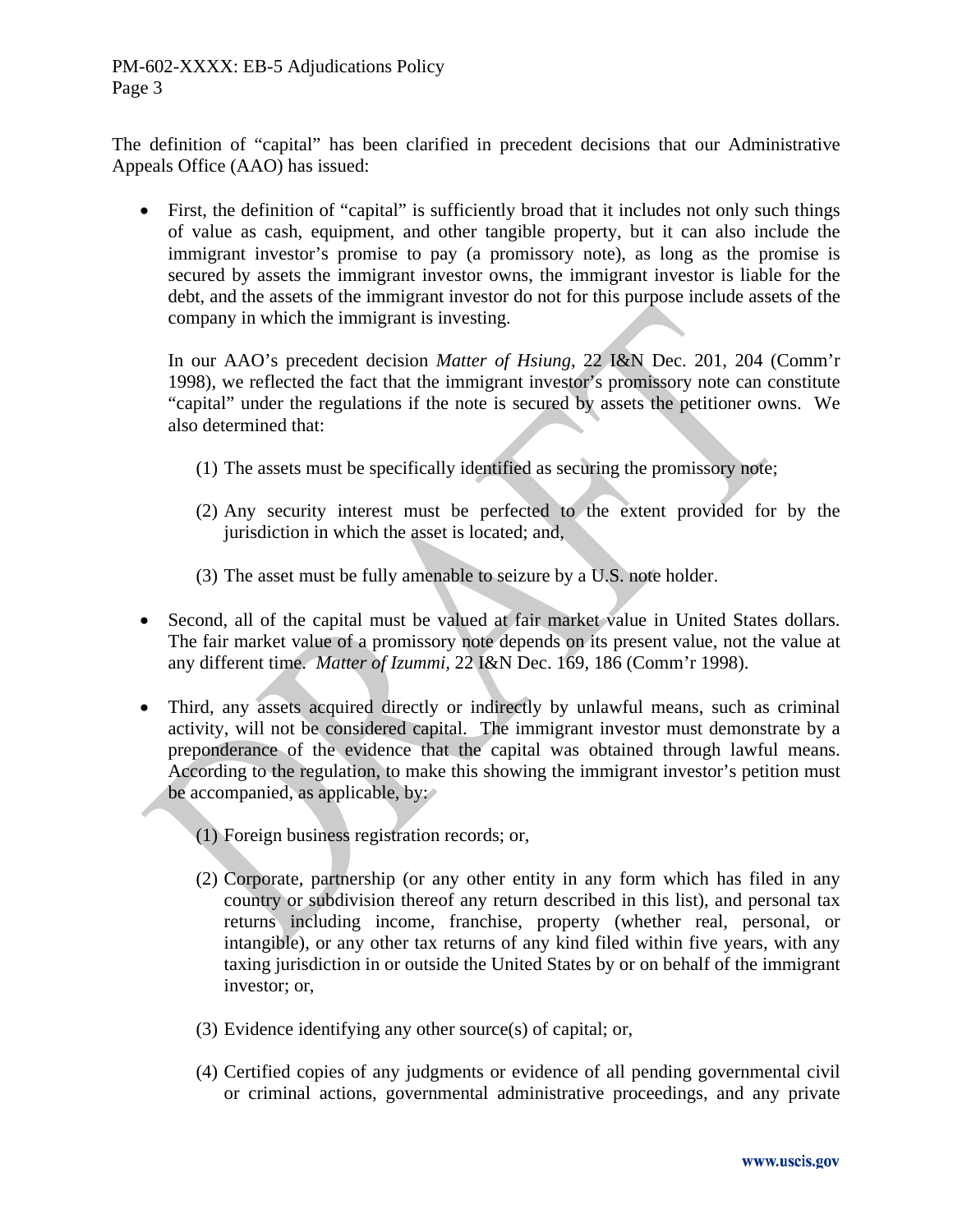civil actions (pending or otherwise) involving monetary judgments against the immigrant investor from any court in or outside the United States within the past fifteen years.

*8 C.F.R. § 204.6(j)(3)(i)-(iv).*

## **2. "Invest" Defined**

The immigrant investor in the EB-5 Program is required to invest his or her capital. The regulation defines "invest" as follows:

 Invest means to contribute capital. A contribution of capital in exchange for a note, bond, convertible debt, obligation, or any other debt arrangement between the alien entrepreneur [the immigrant investor] and the new commercial enterprise does not constitute a contribution of capital . . . .

*8 C.F.R. § 204.6(e).*

The regulation also provides that, in order to qualify as an investment in the EB-5 Program, the immigrant investor must actually place his or her capital "at risk," and that the mere intent to invest is not sufficient. The regulation provides as follows:

 To show that the petitioner has invested or is actively in the process of investing the required amount of capital, the petition must be accompanied by evidence that the petitioner has placed the required amount of capital at risk for the purpose of generating a return on the capital placed at risk. Evidence of mere intent to invest, or of prospective investment arrangements entailing no present commitment, will not suffice to show that the petition is actively in the process of investing. The alien must show actual commitment of the required amount of capital.

## *8 C.F.R. § 204.6(j)(2).*

The EB-5 Program is seeking to attract individuals from other countries who are willing to put their capital at risk in the United States, with the hope of a return on their investment, to help create U.S. jobs. The law does not specify what the degree of risk must be, whether minimal or significant; the capital need only be at risk to some degree. However, if the immigrant investor is guaranteed the return of a portion of his or her investment, or is guaranteed a rate of return on a portion of his or her investment, then that portion of the capital is not at risk. *Matter of Izummi,* 22 I&N Dec. at 180-188. For the capital to be "at risk" there must be a chance that it is lost. In our precedent decision *Matter of Izummi*, 22 I&N Dec. at 183-188, the AAO found that the capital was not at risk because the investment was governed by a redemption agreement that protected against the loss of the capital. A promise to return any portion of the immigrant investor's minimum required capital negates the required element of risk.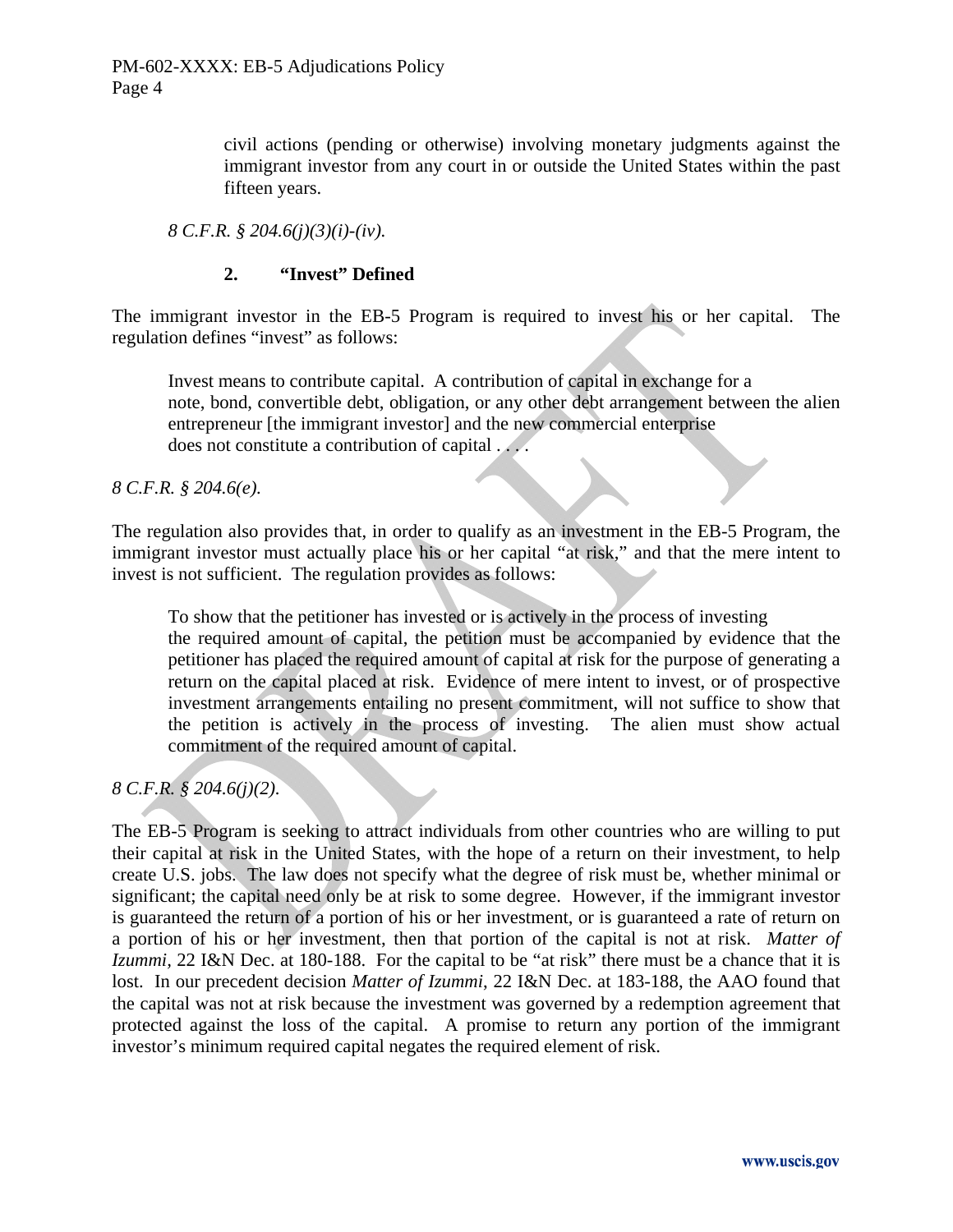In order for the immigrant investor to show that he or she has actually committed the required amount of capital, the evidence presented may include, but is not limited to, the following:

- (1) Bank statement(s) showing amount(s) deposited in United States business account(s) for the enterprise;
- (2) Evidence of assets which have been purchased for use in the United States enterprise, including invoices, sales receipts, and purchase contracts containing sufficient information to identify such assets, their purchase costs, date of purchase, and purchasing entity;
- (3) Evidence of property transferred from abroad for use in the United States enterprise, including United States Customs Service commercial entry documents, bills of lading, and transit insurance policies containing ownership information and sufficient information to identify the property and to indicate the fair market value of such property;
- (4) Evidence of monies transferred or committed to be transferred to the new commercial enterprise in exchange for shares of stock (voting or nonvoting, common or preferred). Such stock may not include terms requiring the new commercial enterprise to redeem it at the holder's request; or
- (5) Evidence of any loan or mortgage agreement, promissory note, security agreement, or other evidence of borrowing which is secured by assets of the petitioner, other than those of the new commercial enterprise, and for which the petitioner is personally and primarily liable.

# *8 U.S.C. § 204.6(j)(2)(i)-(v).*

# **3. The Amount of Capital That Must be Invested**

The statute governing the EB-5 Program provides that the immigrant investor must invest \$1,000,000 in capital in a new commercial enterprise that creates not fewer than ten jobs. As discussed above, this means that the present fair market value, in United States dollars, of the immigrant investor's lawfully-derived capital must be \$1,000,000. *8 U.S.C. § 1153(b)(5)(C)(i).*

An exception exists if the immigrant investor invests his or her capital in a new commercial enterprise that is principally doing business in, and creates jobs in, a "targeted employment area." In such a case, the immigrant investor must invest a minimum of only \$500,000 in capital. *8 U.S.C. § 1153(b)(5)(C)(ii). See* Section 3.a below for the definition of where the new commercial enterprise is "principally doing business."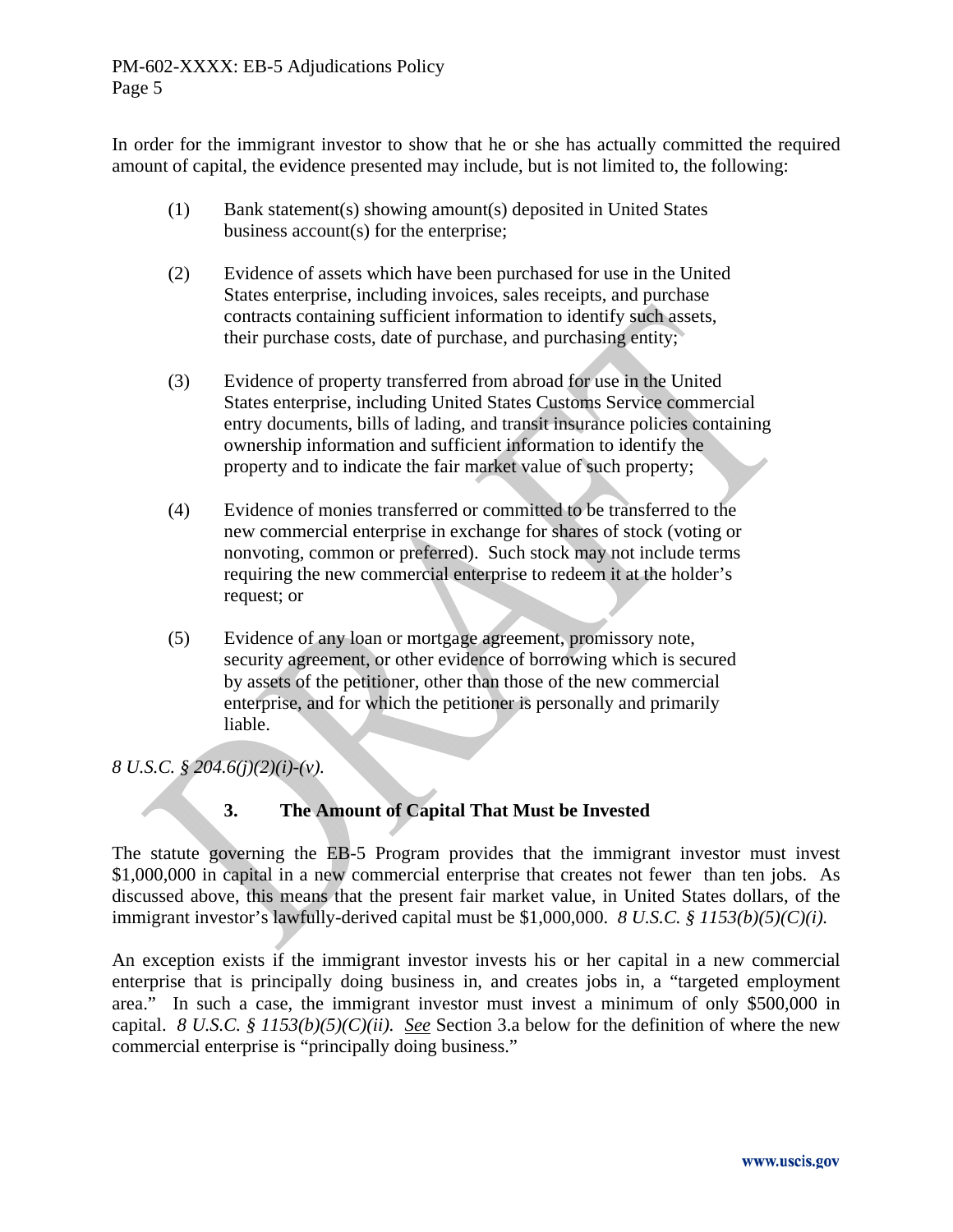An immigrant investor may diversify his or her total EB-5 investment across a portfolio of businesses, so long as the minimum investment amount is placed in a single commercial enterprise. An immigrant investor who is not associated with a regional center may deploy capital into a portfolio of businesses, so long as all capital is deployed through a single commercial enterprise and all jobs are created within that commercial enterprise. For example, in an area in which the minimum investment amount is \$1,000,000, the investor can satisfy the statute if the commercial enterprise deploys \$600,000 toward one business that it wholly owns, and \$400,000 toward another business that it wholly owns. *See 8 C.F.R. § 204.6(e)*. (In this instance, the two wholly-owned businesses would have to create an aggregate of ten new jobs between them.) An investor cannot qualify, on the other hand, by investing \$600,000 in one commercial enterprise and \$400,000 in a separate commercial enterprise.

In the regional center context, where indirect jobs may be counted, the commercial enterprise may create jobs indirectly through multiple investments in corporate affiliates or in unrelated entities, but the investor cannot qualify by investing directly in those multiple entities. Rather, the investor's capital must still be invested in a single commercial enterprise, which can then deploy that capital in multiple ways.

Where an investor elects to invest in a portfolio of businesses to satisfy EB-5 Program requirements, he or she must invest the standard statutory minimum of \$1,000,000 in total unless each one of the businesses is located in a targeted employment area.

## **a. "Targeted Employment Area" Defined**

The statute and regulations governing the EB-5 Program defines a "targeted employment area" as, at the time of investment, a rural area or an area that has experienced unemployment of at least 150 percent of the national average rate. A "rural area" is defined as any area not within either a metropolitan statistical area (as designated by the Office of Management and Budget) or the outer boundary of any city or town having a population of 20,000 or more (based on the most recent decennial census of the United States). *8 U.S.C. § 1153(b)(5)(B)(ii), (iii); 8 C.F.R. § 204.6(e).* In other words, a rural area must be both outside of a metropolitan statistical area and outside of a city or town having a population of 20,000 or more.

Congress expressly provided for a reduced investment amount in a rural area or an area of high unemployment in order to spur immigrants to invest in new commercial enterprises that are principally doing business in, and creating jobs in, areas of greatest need. In order for the lower capital investment amount of \$500,000 to apply, the new commercial enterprise into which the immigrant invests must be principally doing business in the targeted employment area and must create the jobs in the targeted employment area. *8 U.S.C. § 1153(b)(5)(B)(i); 8 C.F.R. § 204.6(j)(6)(i), (ii).*

For the purpose of the EB-5 Program, a new commercial enterprise is "principally doing business" in the location where it regularly, systematically, and continuously provides goods or services that support job creation. If the new commercial enterprise provides such goods or services in more than one location, it will be deemed to be "principally doing business" in the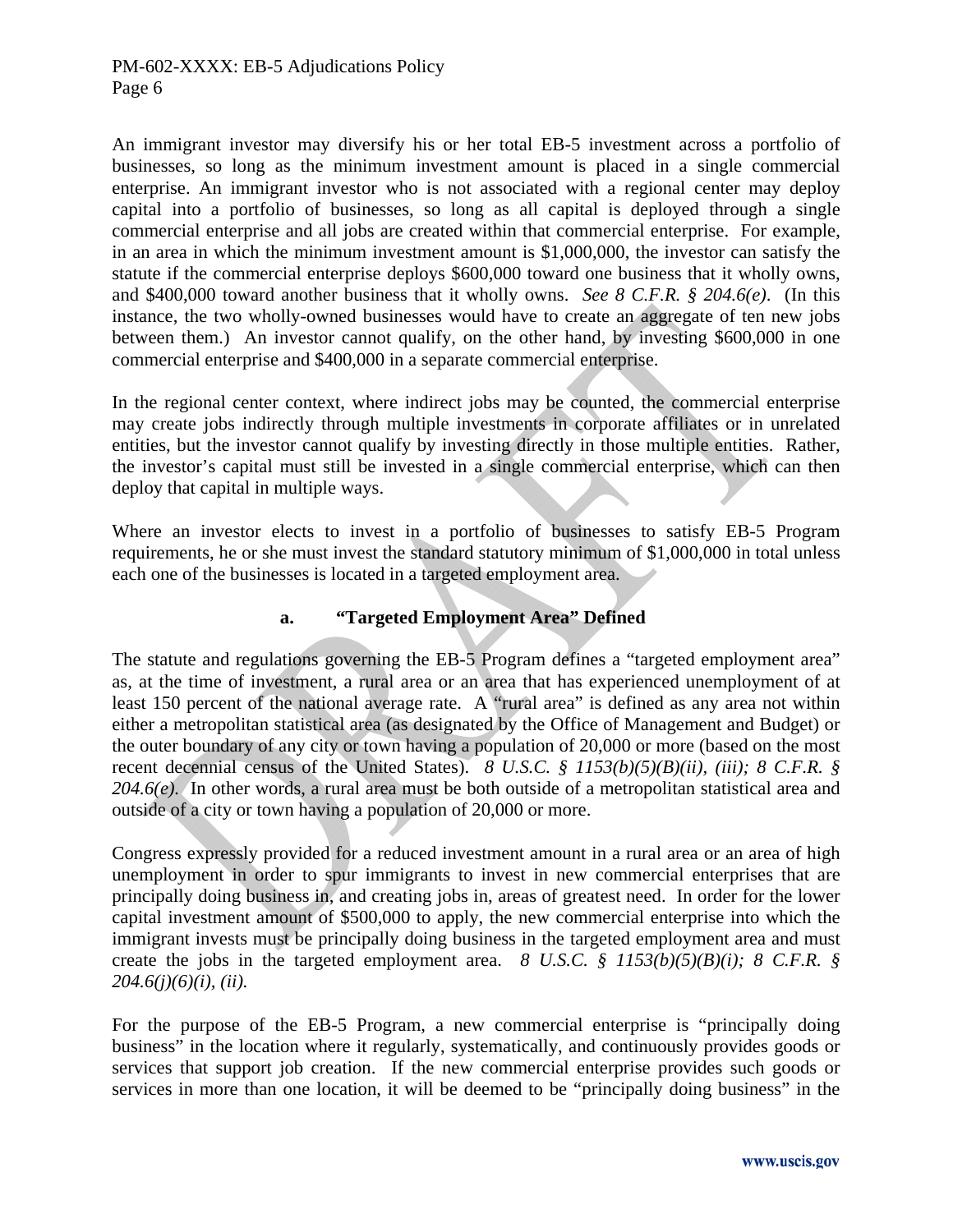location that is most significantly related to the majority of the job creation. Factors to be considered in making this determination may include, but are not limited to, (1) the location of any jobs directly created by the new commercial enterprise; (2) the location of any expenditure of capital related to the creation of jobs; (3) where the new commercial enterprise conducts its day-to-day operation; and (4) where the new commercial enterprise maintains its assets that are utilized in the creation of jobs. *Matter of Izummi,* 22 I&N Dec. at 174.

As discussed fully below, investments through the Immigrant Investor Pilot Program can be made through regional centers and the new commercial enterprise may seek to establish indirect job creation. In these cases, the term "principally doing business" will apply to the job-creating enterprise rather than the new commercial enterprise. *See 8 C.F.R. § 204.6(j)(6)*; *Matter of Izummi,* 22 I&N Dec. at 171-73 (discussing the location of commercial enterprises to which the new commercial enterprise made loans).

The immigrant investor may seek to have a geographic area designated as a targeted employment area. To do so, the immigrant investor must demonstrate that the targeted employment area meets the regulatory criteria. The regulations also provide that a state government may designate a targeted employment area within its own boundaries based upon a finding of high unemployment.

## **b. A State's Designation of a Targeted Employment Area**

The regulation provides that a state government may designate an area within its boundaries as a targeted employment area based on high unemployment. Before the state may make such a designation, an official of the state must notify USCIS of the agency, board, or other appropriate governmental body of the state that will be delegated the authority to certify that the geographic or political subdivision is a high unemployment area. The state may then send a letter from the authorized body of the state certifying that the geographic or political subdivision of the metropolitan statistical area or of the city or town with a population of 20,000 or more in which the enterprise is principally doing business has been designated a high unemployment area. *8 C.F.R. § 204.6(h)(3)(i).* 

Pursuant to the regulation, USCIS is to give deference to the state's designation of the physical boundaries of the geographic or political subdivision that will be the targeted employment area. However, USCIS must ensure compliance with the statutory requirement that the proposed area designated by the state in fact has an unemployment rate of at least 150 percent of the national average rate. For this purpose, USCIS will review state determinations of the unemployment rate and, in doing so, USCIS can assess the method or methods by which the state authority obtained the unemployment statistics. Acceptable data sources for purposes of calculating unemployment include Local Area Unemployment Statistics produced by a government agency, U.S. Census Bureau data, and data from the American Community Survey. State unemployment determinations should be based on the most recent publicly available data from the source relied upon.

There is no provision that allows a state to designate a rural area.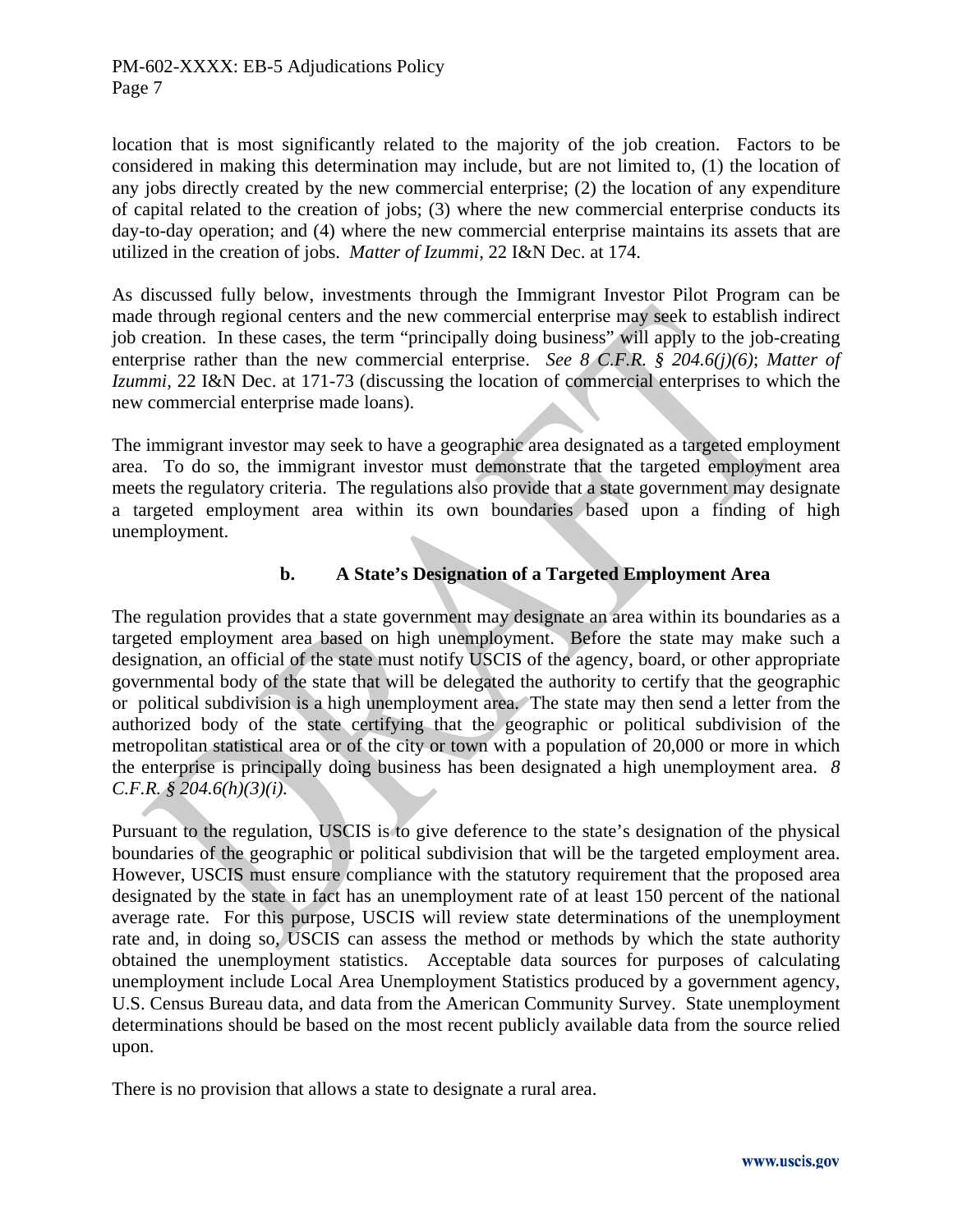## **B. New Commercial Enterprise**

As discussed at the beginning of this Policy Memorandum, the EB-5 Program eligibility requirements are based on the fact that the U.S. economy will benefit from an immigrant investor's investment of capital into a new commercial enterprise that, as a result of the investment, creates at least ten jobs for U.S. workers. We have discussed above the requirements regarding "capital" and "investment." We now turn to the definition of, and requirements for, a "new commercial enterprise."

## **1. "Commercial Enterprise" Defined**

First, the regulation governing the EB-5 Program defines the term "commercial enterprise" broadly, consistent with the realities of the business world and the many different forms and types of structures that job-creating activities can have. The regulation defines a "commercial enterprise" as follows:

[A]ny for-profit activity formed for the ongoing conduct of lawful business.

*8 C.F.R. § 204.6(e).*

The regulation provides a list of examples of commercial enterprises. It specifically states that the list is only of examples, and is not a complete list of the many forms a commercial enterprise can have. The examples listed are:

 [A] sole proprietorship, partnership (whether limited or general), holding company, joint venture, corporation, business trust, or other entity which may be publicly or privately owned. This definition includes a commercial enterprise consisting of a holding company and its wholly-owned subsidiaries, provided that each such subsidiary is engaged in a for-profit activity formed for the ongoing conduct of a lawful business.

*8 C.F.R. § 204.6(e).*

Finally, the regulation provides that the commercial enterprise must be one that is designed to make a profit, unlike, for example, some charitable organizations, and it does not include "a noncommercial activity such as owning and operating a personal residence." *8 C.F.R. § 204.6(e).*

#### **2. "New" Defined**

In its effort to spur job creation in a wide variety of businesses, the EB-5 Program has presented a broad definition of what constitutes a "new" commercial enterprise into which the immigrant investor can invest the required amount of capital and help create jobs.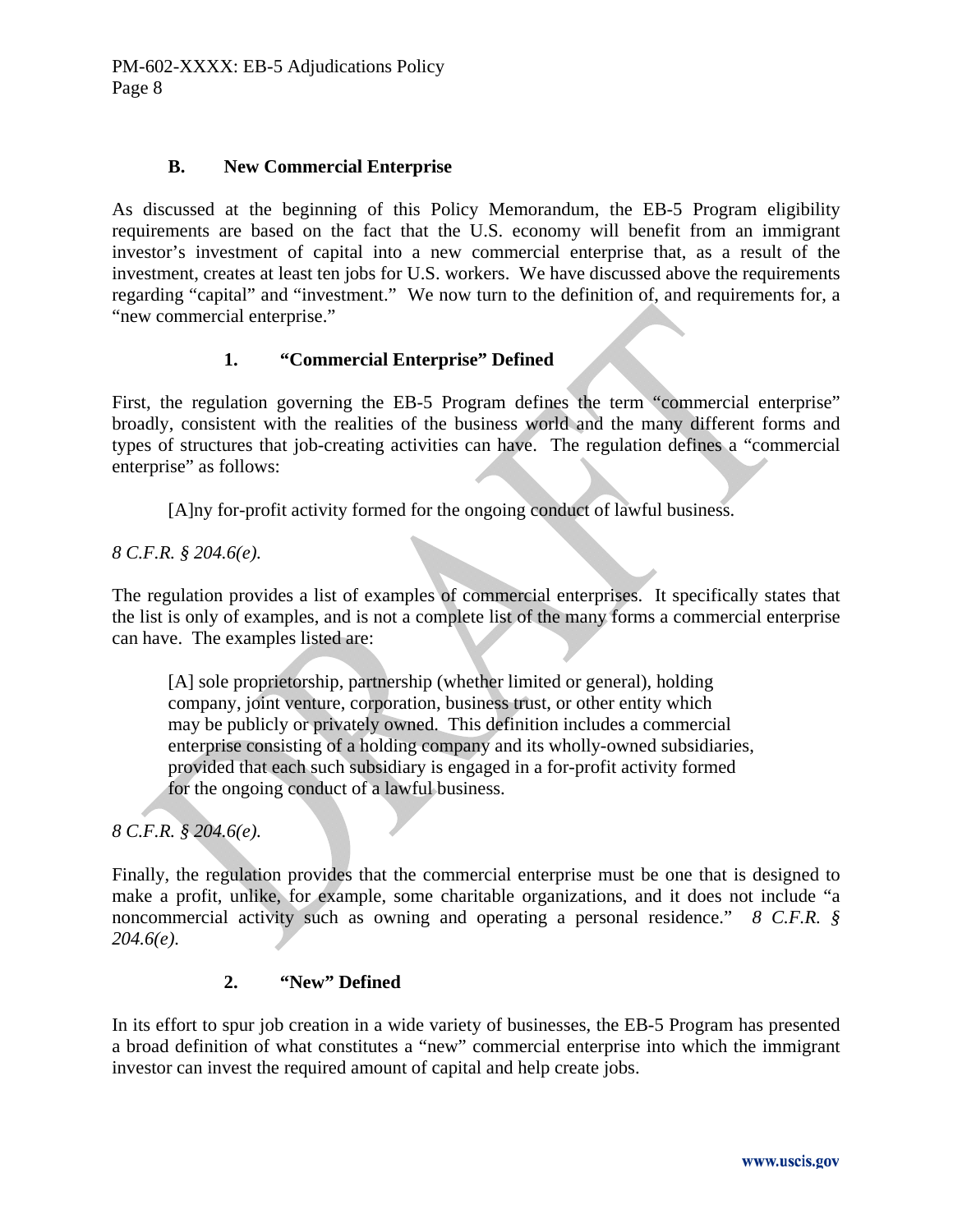The EB-5 Program defines "new" as "established after November 29, 1990." *8 C.F.R. § 204.6(e)*. The immigrant investor can invest the required amount of capital in a commercial enterprise that was established after November 29, 1990 to qualify for the EB-5 Program, provided the other eligibility criteria are met.

In addition, in the EB-5 Program a "new" commercial enterprise also means a commercial enterprise that was established before November 29, 1990 and that will be restructured or expanded through the immigrant investor's investment of capital:

## **a. The Purchase of an Existing Business That is Restructured or Reorganized**

The immigrant investor can invest in an existing business, regardless of when that business was first created, provided that the existing business is simultaneously or subsequently restructured or reorganized such that a new commercial enterprise results. *8 C.F.R. § 204.6(h)(2).* The facts of *Matter of Soffici*—where an investor purchased a Howard Johnson hotel and continued to run it as a Howard Johnson hotel—were not sufficient to establish a qualifying restructuring or reorganization. 22 I&N Dec. 158, 166 (Assoc. Comm'r 1998) ("A few cosmetic changes to the decor and a new marketing strategy for success do not constitute the kind of restructuring contemplated by the regulations, nor does a simple change in ownership.").

## **b. The Expansion of An Existing Business**

The immigrant investor can invest in an existing business, regardless of when that business was first created, provided that a substantial change in the net worth or number of employees results from the investment of capital. *8 C.F.R. § 204.6(h)(3).*

"Substantial change" is defined as follows:

 [A] 40 percent increase either in the net worth, or in the number of employees, so that the new net worth, or number of employees amounts to at least 140 percent of the pre-expansion net worth or number of employees.

*8 C.F.R. § 204.6(h)(3).*

Investment in a new commercial enterprise in this manner does not exempt the immigrant investor from meeting the requirements relating to the amount of capital that must be invested and the number of jobs that must be created. *8 C.F.R. § 204.6(h)(3).*

The EB-5 Program provides that a new commercial enterprise can be used as the basis for the petition of more than one immigrant investor. Each immigrant investor must invest the required amount of capital and each immigrant investor's investment must result in the required number of jobs.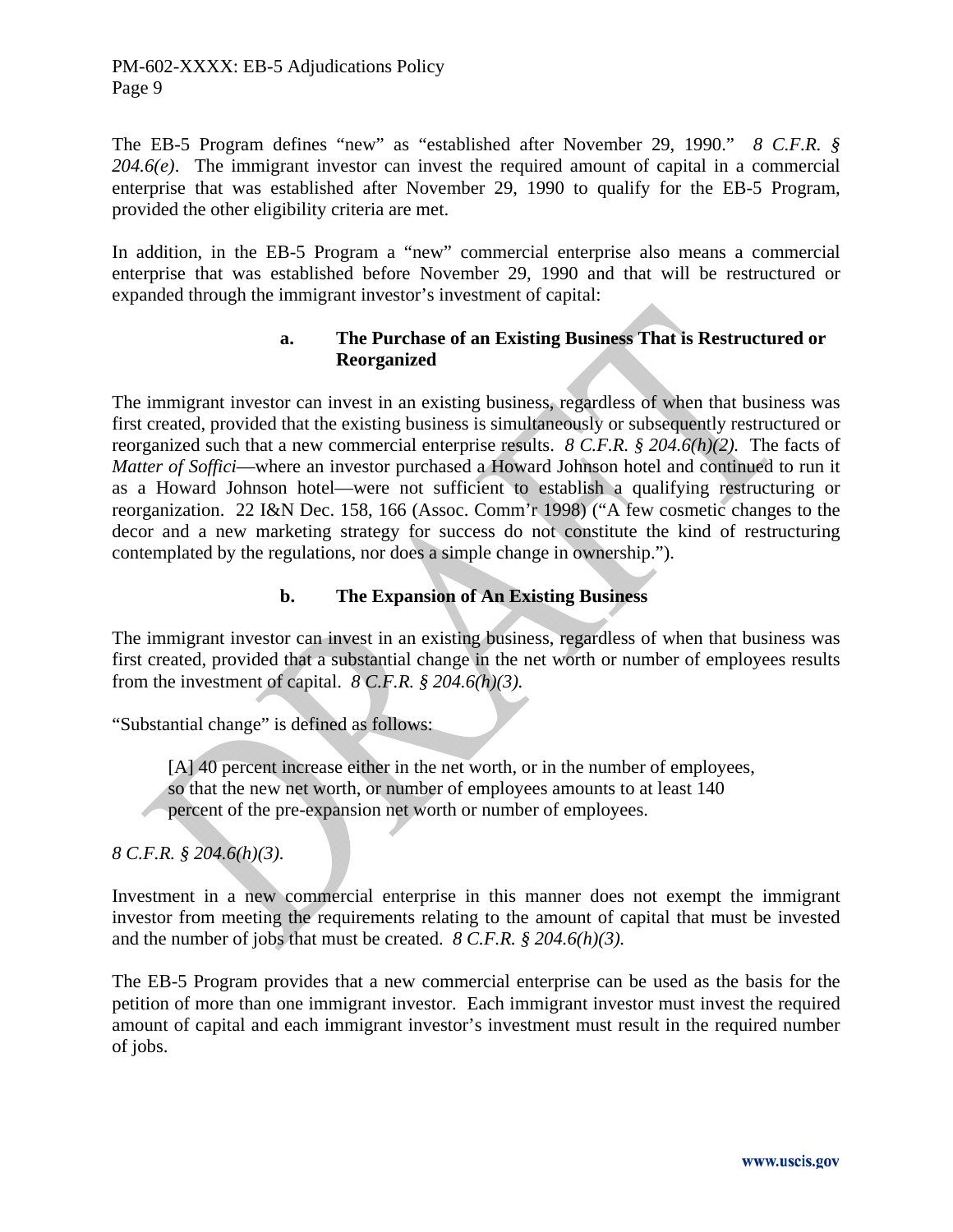The new commercial enterprise can have several owners and the owners do not all have to be immigrant investors seeking to enter the EB-5 Program, provided that the source(s) of all capital invested is (or are) identified and all invested capital has been derived by lawful means. *8 C.F.R. § 204.6(g).* 

## **3. Evidence of The Investment in a New Commercial Enterprise**

To show that the immigrant investor has invested in a new commercial enterprise, the immigrant investor must present the following evidence, in addition to any other evidence we deem appropriate:

- (1) as applicable, articles of incorporation, certificate of merger or consolidation, partnership agreement, certificate of limited partnership, joint venture agreement, business trust agreement, or other similar organizational document for the new commercial enterprise; or,
- (2) A certificate evidencing authority to do business in a state or municipality or, if the form of the business does not require any such certificate or the state or municipality does not issue such a certificate, a statement to that effect; or,
- (3) Evidence that, as of a date certain after November 29, 1990, the required amount of capital for the area in which an enterprise is located has been transferred to an existing business, and that the the investment has resulted in a substantial increase in the net worth or number of employees of the business to which the capital was transferred. This evidence must be in the form of stock purchase agreements, investment agreements, certified financial reports, payroll records, or any similar instruments, agreements, or documents evidencing the investment in the commercial enterprise and the resulting substantial change in the net worth or number of employees.

# *8 C.F.R. §§ 204.6(j), (j)(1)(i)-(iii).*

# **4. The Requirement That The Immigrant Investor be Engaged in The Management of The New Commercial Enterprise**

The EB-5 Program requires the immigrant investor to be engaged in the management of the new commercial enterprise, either through the exercise of day-to-day managerial responsibility or through policy formulation. It is not enough that the immigrant investor maintain a purely passive role in regard to his or her investment. *8 C.F.R. § 204.6(j)(5).*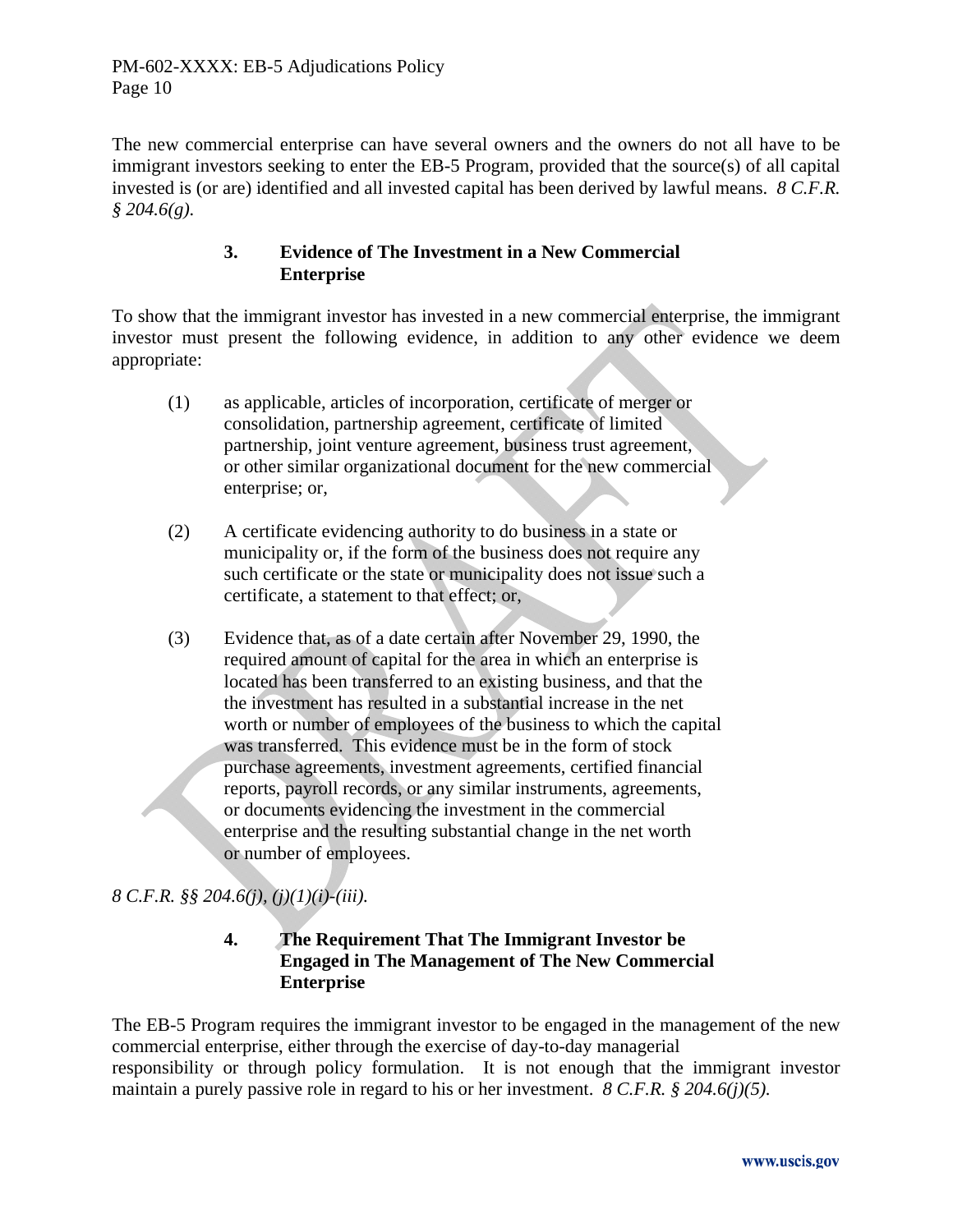To show that the immigrant investor is or will be engaged in the exercise of day-to-day managerial control or in the exercise of policy formulation, the immigrant investor must submit:

- (1) a statement of the position title that the immigrant investor has or will have in the new enterprise and a complete description of the position's duties; or,
- (2) evidence that the immigrant investor is a corporate officer or a member of the corporate board of directors; or,
- (3) if the new enterprise is a partnership, either limited or general, evidence that the immigrant investor is engaged in either direct management or policy making activities. If the petitioner is a limited partner and the limited partnership agreement provides the immigrant investor with certain rights, powers, and duties normally granted to limited partners under the Uniform Limited Partnership Act, the immigrant investor will be considered sufficiently engaged in the management of the new commercial enterprise.

## *8 C.F.R. § 204.6(j)(5)(i)-(iii).*

# **5. The Location of The New Commercial Enterprise in a Regional Center**

As previously mentioned, there is a pilot program within the EB-5 Program that provides for different job creation rules if the immigrant investor makes his or her investment in a new commercial enterprise located within a "regional center." The pilot program is called the "Immigrant Investor Pilot Program," and the different job creation rules are discussed below. A "regional center" is defined as follows:

 Regional center means any economic unit, public or private, which is involved with the promotion of economic growth, including increased export sales, improved regional productivity, job creation, and increased domestic capital investment.

## *8 C.F.R. § 204.6(e).*

A regional center that wants to participate in the Immigrant Investor Pilot Program must submit a proposal to us that:

 (1) Clearly describes how the regional center focuses on a geographical region of the United States, and how it will promote economic growth through increased export sales, improved regional productivity, job creation, and increased domestic capital investment;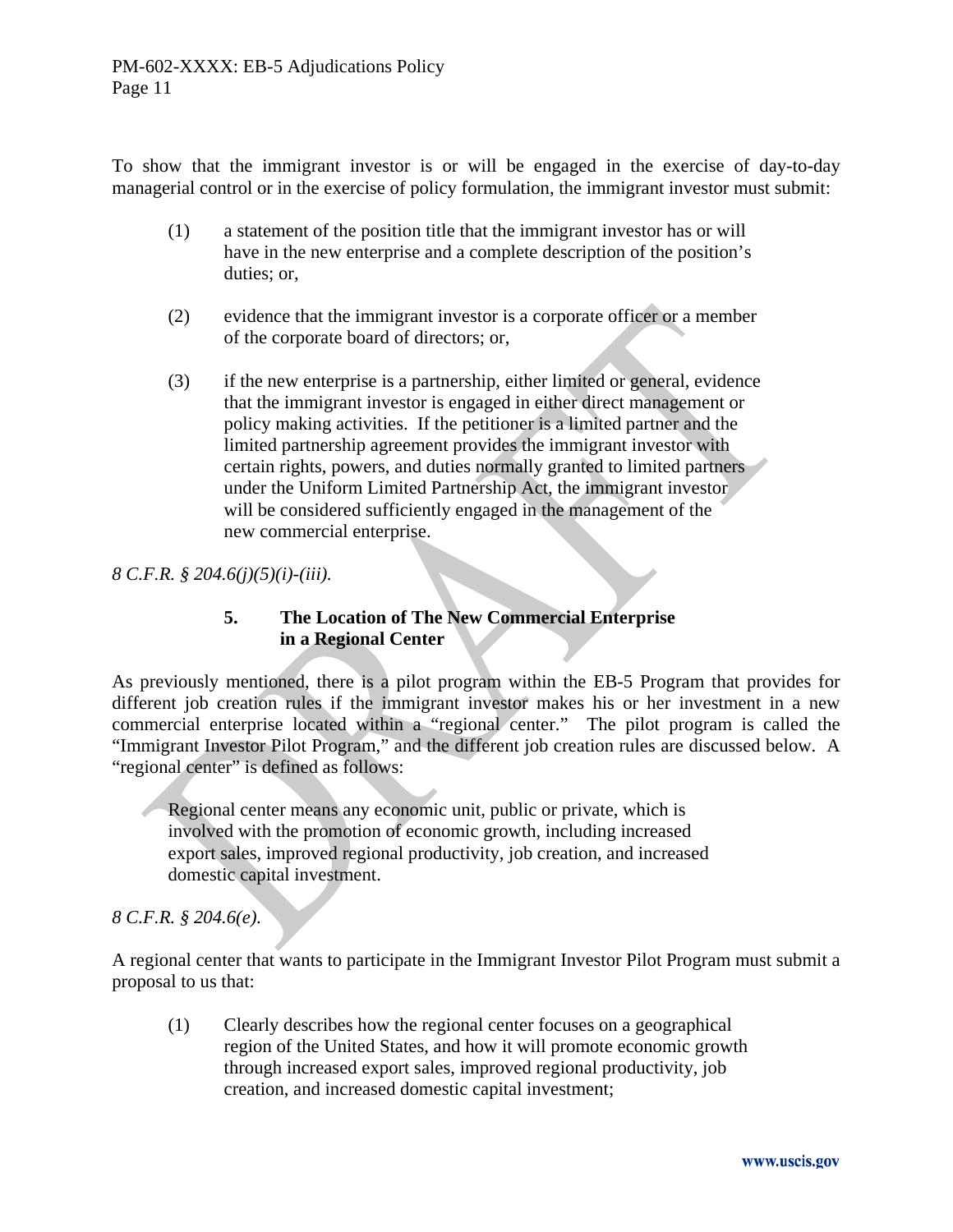- (2) Provides in verifiable detail how jobs will be created directly or indirectly;
- (3) Provides a detailed statement regarding the amount and source of capital which has been committed to the regional center, as well as a description of the promotional efforts taken and planned by the sponsors of the regional center;
- (4) Contains a detailed prediction regarding the manner in which the regional center will have a positive impact on the regional or national economy in general as reflected by such factors as increased household earnings, greater demand for business services, utilities, maintenance and repair, and construction both within and without the regional center; and,
- (5) Is supported by economically or statistically sound valid forecasting tools, including, but not limited to, feasibility studies, analyses of foreign and domestic markets for the goods or services to be exported, and/or multiplier tables.

## *8 C.F.R. § 204.6(m)(3)(i)-(v).*

The Immigrant Investor Pilot Program was implemented with the goal of spurring greater economic growth in the geographic area in which a regional center is developed. A foreign national may be the principal or owner of a regional center. The regional center model within the Immigrant Investor Pilot Program can offer an immigrant investor already-defined investment opportunities, thereby reducing the immigrant investor's responsibility to identify acceptable investment vehicles. A regional center can manage, direct, and control the projects and developments that the new commercial enterprise initiates. In addition, the regional center can develop business plans and otherwise facilitate the formation of the new commercial enterprise, and can provide the economic analysis required to demonstrate job creation. As discussed fully below, if the new commercial enterprise is located within and falls within the economic scope of the defined regional center, different job creation requirements apply.

A regional center can contain one or more new commercial enterprises.

## **C. The Creation of Jobs**

In developing the EB-5 Program, Congress intended to promote the immigration of people who invest capital into our nation's economy and help create jobs for U.S. workers. The creation of jobs for U.S. workers is a critical element of the EB-5 Program.

It is not enough that the immigrant invest funds into the U.S. economy; the investment must result in the creation of jobs for qualifying employees. As discussed fully below, the EB-5 Program provides that each investment of the required amount of capital in a new commercial enterprise must result in the creation of at least ten jobs.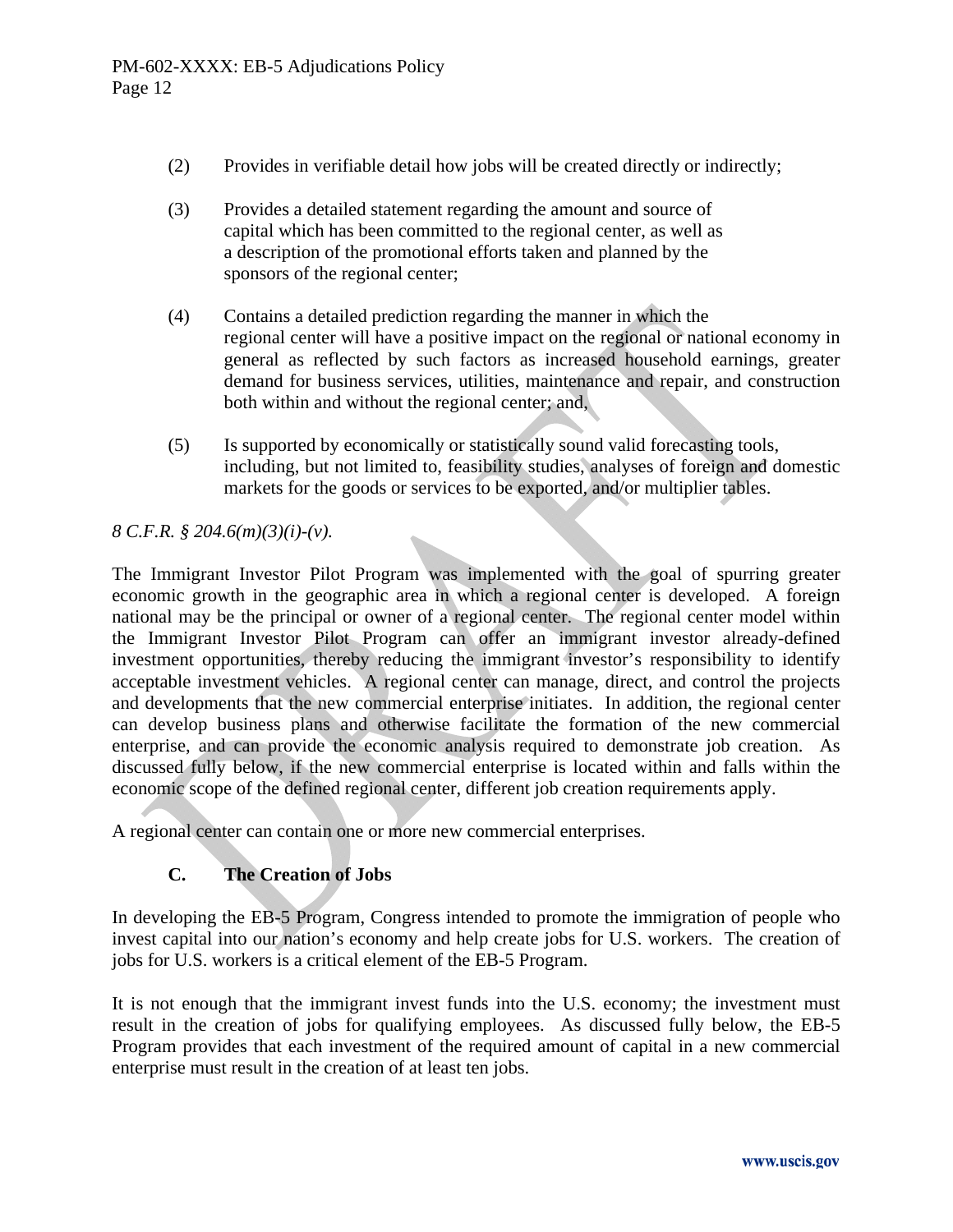It is important to recognize that while the immigrant's investment must result in the creation of jobs for qualifying employees, it is the new commercial enterprise that creates the jobs. This distinction is best illustrated by an example:

Ten immigrant investors seek to establish a hotel as their new commercial enterprise. The establishment of the new hotel requires capital to pay financing costs, purchasing the land, developing the plans, obtaining the licenses, building the structure, taking care of the grounds, staffing the hotel, and the many other types of expenses involved in the development and operation of a new hotel. The immigrant's investments can go to pay part or all of any of these expenses. Each immigrant's investment of the required amount of capital helps the new commercial enterprise – the new hotel – create ten jobs. The ten immigrants' investments must result in the new hotel's creation of 100 jobs for qualifying employees (ten jobs resulting from each of the ten immigrant's investment).

*See 8 C.F.R. §204.6(j)* (it is the new commercial enterprise that will create the ten jobs).

It is also important to note that the full amount of the immigrant's investment must be made available to the business(es) most closely responsible for creating the jobs upon which EB-5 eligibility is based. Thus, in the regional center context, if the new commercial enterprise is not the job-creating entity, then the full amount of the capital must be first invested in the new commercial enterprise and then placed into the job-creating entity. *Matter of Izummi,* 22 I&N Dec. at 177.

#### **1. Full-Time Positions For Qualifying Employees**

The EB-5 Program requires that the immigrant investor invest the required amount of capital in a new commercial enterprise in the United States that "will create full-time positions for not fewer than 10 qualifying employees." *8 C.F.R. § 204.6(j).*

An "employee" is defined as follows:

 Employee means an individual who provides services or labor for the new commercial enterprise and who receives wages or other remuneration directly from the new commercial enterprise.

*8 C.F.R. § 204.6(e).* 

The employee must be a "qualifying employee" for the purpose of the EB-5 Program's job creation requirement. A "qualifying employee" is defined as follows:

 Qualifying employee means a United States citizen, a lawfully admitted permanent resident, or other immigrant lawfully authorized to be employed in the United States including, but not limited to, a conditional resident, a temporary resident, an asylee, a refugee, or an alien remaining in the United States under suspension of deportation. This definition does not include the alien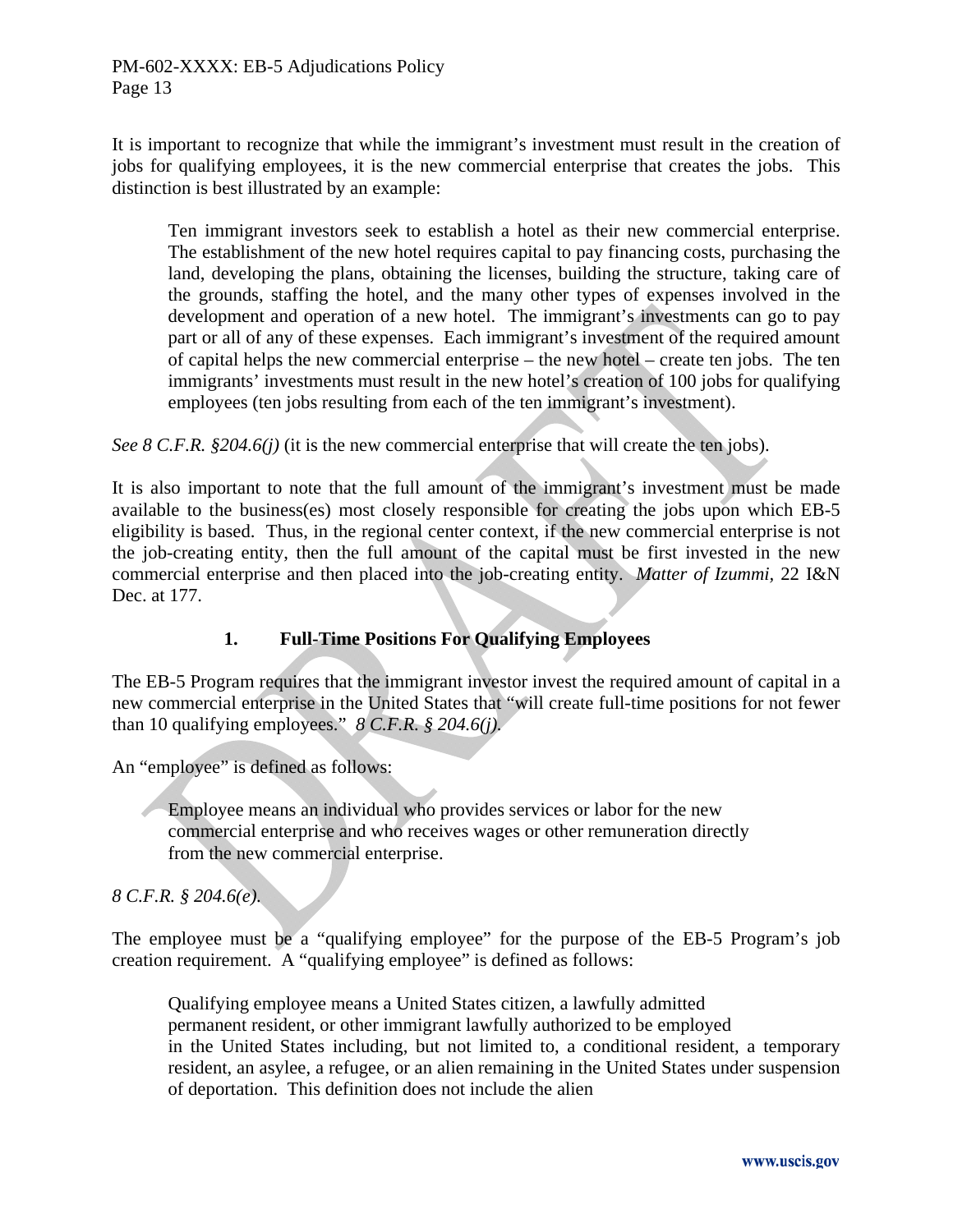entrepreneur, the alien entrepreneur's spouse, sons, or daughters, or any nonimmigrant alien.

## *8 C.F.R. § 204.6(e).*

It is important to note that the definition of "qualifying employee" does not include the immigrant investor himself or herself, the immigrant investor's spouse, sons, or daughters, or any nonimmigrant alien. *8 C.F.R. § 204.6(e).*

The EB-5 Program's job creation requirement provides that it is "full-time employment" that must be created for the ten or more qualifying employees. "Full-time employment" is defined as follows:

 Full-time employment means employment of a qualified employee by the new commercial enterprise in a position that requires a minimum of 35 working hours per week

A full-time employment position can be filled by two or more qualifying employees in a job sharing arrangement as long as the 35-working-hours-per-week requirement is met. However, a full-time employment position cannot be filled by combinations of part-time positions, even if those positions when combined meet the hourly requirement. *8 C.F.R. § 204.6(e).* Jobs that are intermittent, temporary, seasonal, or transient in nature do not qualify as full-time jobs. Consistent with prior USCIS interpretation, however, jobs that are expected to last for at least two years are sufficiently permanent to qualify for EB-5 purposes.

# **2. Job Creation Requirement**

As previously discussed, the centerpiece of the EB-5 Program is the creation of jobs. The immigrant investor seeking to enter the United States through the EB-5 Program must invest the required amount of capital in a new commercial enterprise that will create full-time positions for at least ten qualified employees.

There are three measures of job creation in the EB-5 Program, depending on the new commercial enterprise and where it is located:

# **(a) Troubled Business**

The EB-5 Program recognizes that in the case of a troubled business, our economy benefits when the immigrant investor helps preserve the troubled business's existing jobs. Therefore, when the immigrant investor is investing in a new commercial enterprise that is a troubled business or, in the regional center context, is placing capital into a job-creating entity that is a troubled business, the immigrant investor must only show that the number of existing employees in the troubled business is being or will be maintained at no less than the pre-investment level for a period of at least two years. *8 C.F.R. § 204.6(j)(4)(ii).*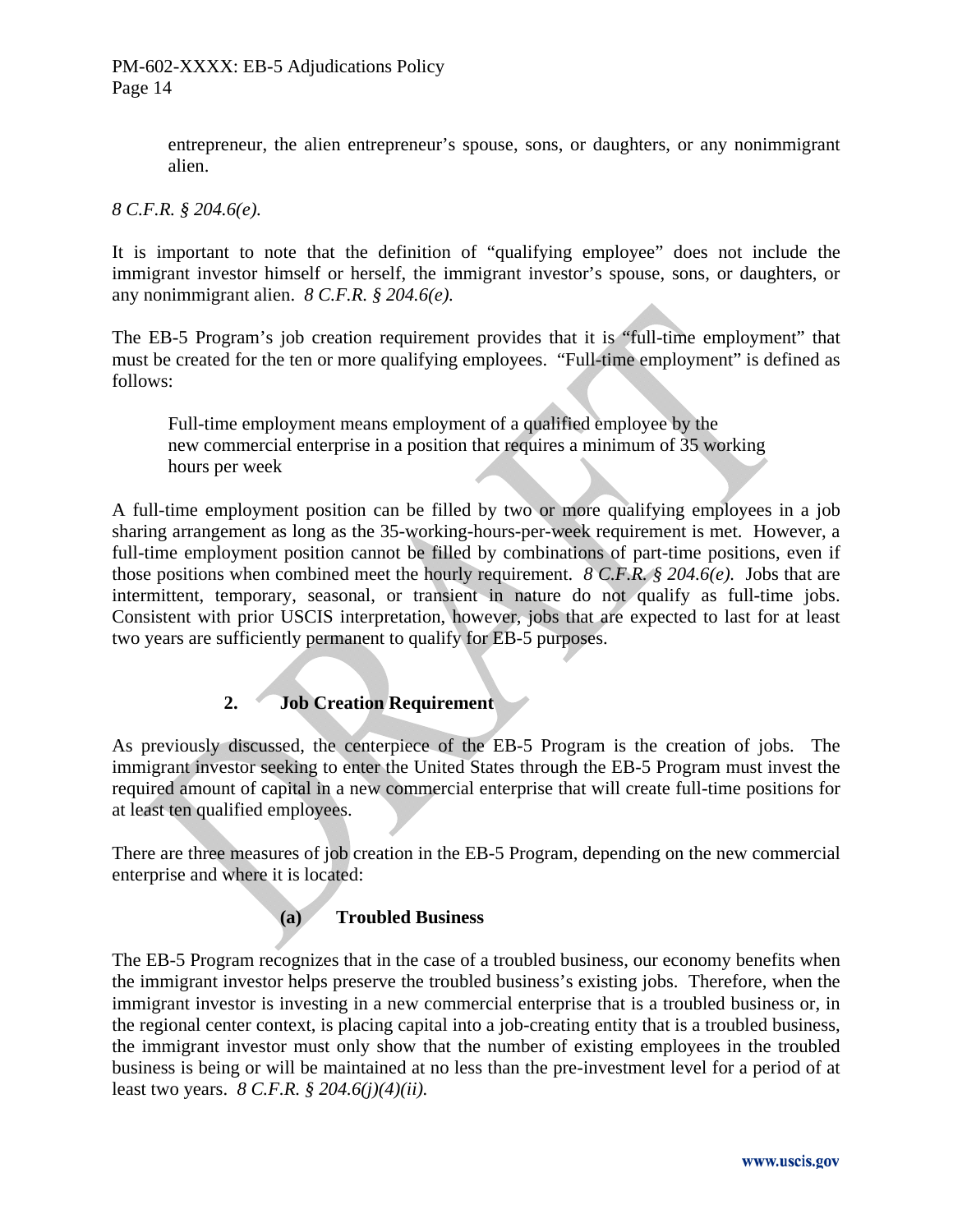This regulatory provision, while allowing job preservation in lieu of job creation, does not modify the numeric requirement; in the case of a troubled business, ten jobs must be preserved, created, or some combination of the two (e.g., an investment in a troubled business that creates four qualifying jobs and preserves six would satisfy the statutory and regulatory requirements).

A troubled business is defined as follows:

 [A] business that has been in existence for at least two years, has incurred a net loss for accounting purposes (determined on the basis of generally accepted accounting principles) during the twelve- or twenty-four month period prior to the priority date on the alien entrepreneur's Form I-526, and the loss for such period is at least equal to twenty percent of the troubled business's net worth prior to such loss.

 For purposes of determining whether or not the troubled business has been in existence for two years, successors in interest to the troubled business will be deemed to have been in existence for the same period of time as the business they succeeded.

*8 C.F.R. § 204.6(e).*

## **(b) New Commercial Enterprise Not Associated With a Regional Center**

For a new commercial enterprise that is not a troubled business and is not associated with a regional center, the EB-5 Program provides that the full-time positions must be created directly by the new commercial enterprise. This means that the new commercial enterprise (or its wholly-owned subsidiaries) must itself be the employer of the qualified employees who fill the new full-time positions. *8 C.F.R. § 204.6(e)* (definition of employee).

#### **(c) New Commercial Enterprise Located Within and Associated With a Regional Center**

For a new commercial enterprise that is not a troubled business and is located within a regional center, the EB-5 Program provides that the full-time positions can be created either directly or indirectly by the new commercial enterprise. *8 C.F.R. § 204.6((j)(4)(iii).*

Indirect jobs are those that are held outside of the new commercial enterprise but are created as a result of the new commercial enterprise. For indirect jobs, the new full-time employees would not be employed directly by the new commercial enterprise. For example, indirect jobs can include, but are not limited to, those held by employees of the producers of materials, equipment, or services used by the new commercial enterprise. Indirect jobs can qualify as jobs attributable to a regional center, based on reasonable economic methodologies, even if they are located outside of the geographical boundaries of a regional center.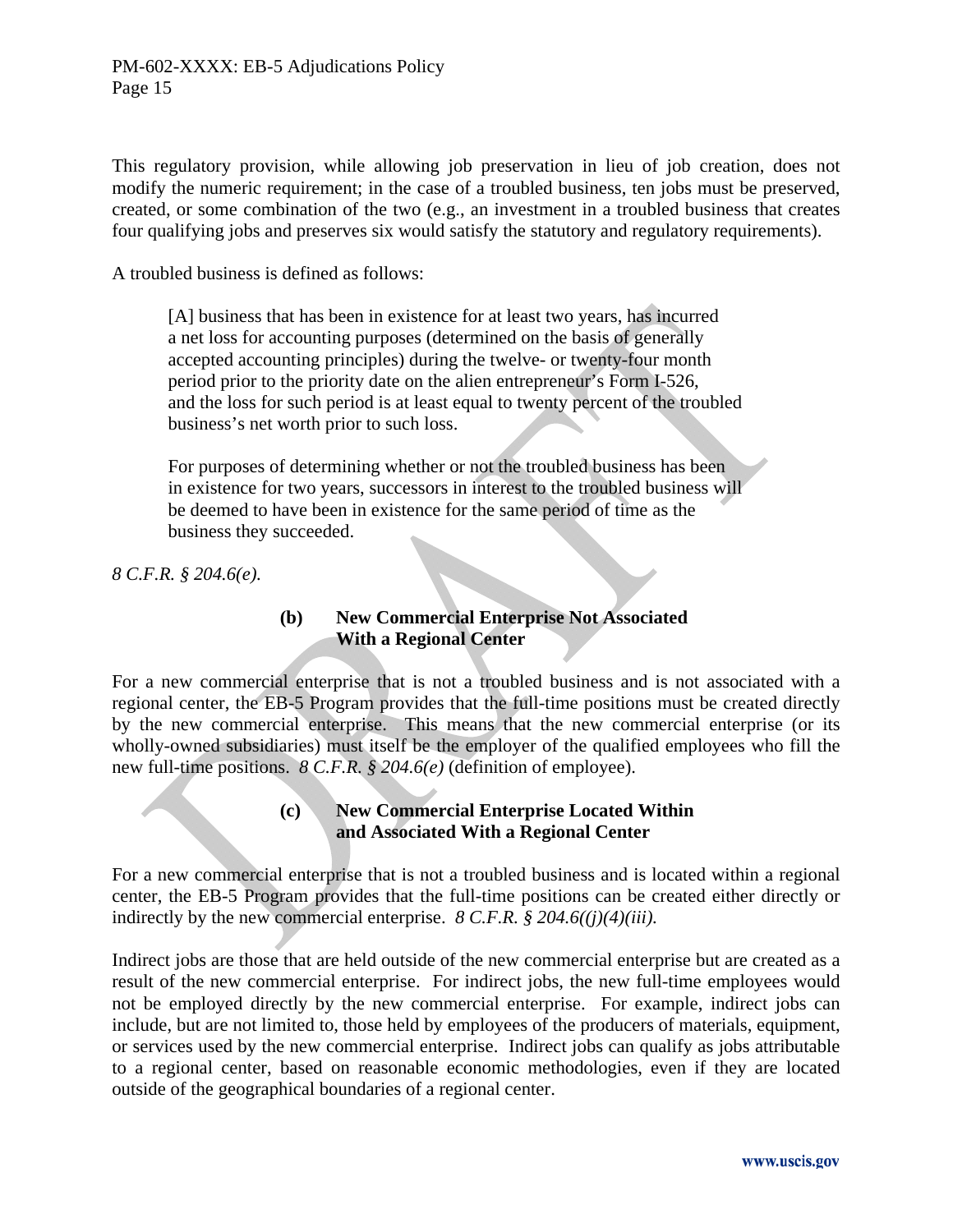For purposes of proving indirect job creation, petitioners must employ reasonable economic methodologies to establish by a preponderance of the evidence that the required infusion of capital or creation of direct jobs will result in a certain number of indirect jobs.

#### **3. Evidence of Job Creation**

In order to show that a new commercial enterprise will create not fewer than ten full-time positions for qualifying employees, an immigrant investor must submit the following evidence:

 Documentation consisting of photocopies of relevant tax records, Form I-9, or other similar documents for ten (10) qualifying employees, if such employees have already been hired following the establishment of the new commercial enterprise; or,

 A copy of a comprehensive business plan showing that, due to the nature and projected size of the new commercial enterprise, the need for not fewer than ten (10) qualifying employees will result, including approximate dates, within the next two years, and when such employees will be hired.

#### *8 C.F.R. § 204.6(j)(4)(i).*

For purposes of the Form I-526 adjudication and the job creation requirements, the two-year period described in 8 C.F.R. § 204.6(j)(4)(j)(B) is deemed to commence six months after the adjudication of the Form I-526. The business plan filed with the Form I-526 should reasonably demonstrate that the requisite number of jobs will be created by the end of this two-year period.

A business plan must comply with the requirements set forth in our AAO precedent decision:

 The plan should contain a market analysis, including the names of competing businesses and their relative strengths and weaknesses, a comparison of the competition's products and pricing structures, and a description of the target market/prospective customers of the new commercial enterprise. The plan should list the required permits and licenses obtained. If applicable, it should describe the manufacturing or production process, the materials required, and the supply sources. The plan should detail any contracts executed for the supply of materials and/or the distribution of products. It should discuss the marketing strategy of the business, including pricing, advertising, and servicing. The plan should set forth the business's organizational structure and its personnel's experience. It should explain the business's staffing requirements and contain a timetable for hiring, as well as job descriptions for all positions. It should contain sales, cost, and income projections and detail the bases therefore. Most importantly, the business plan must be credible.

*Matter of Ho,* 22 I&N Dec. 206, 213 (Comm'r 1998).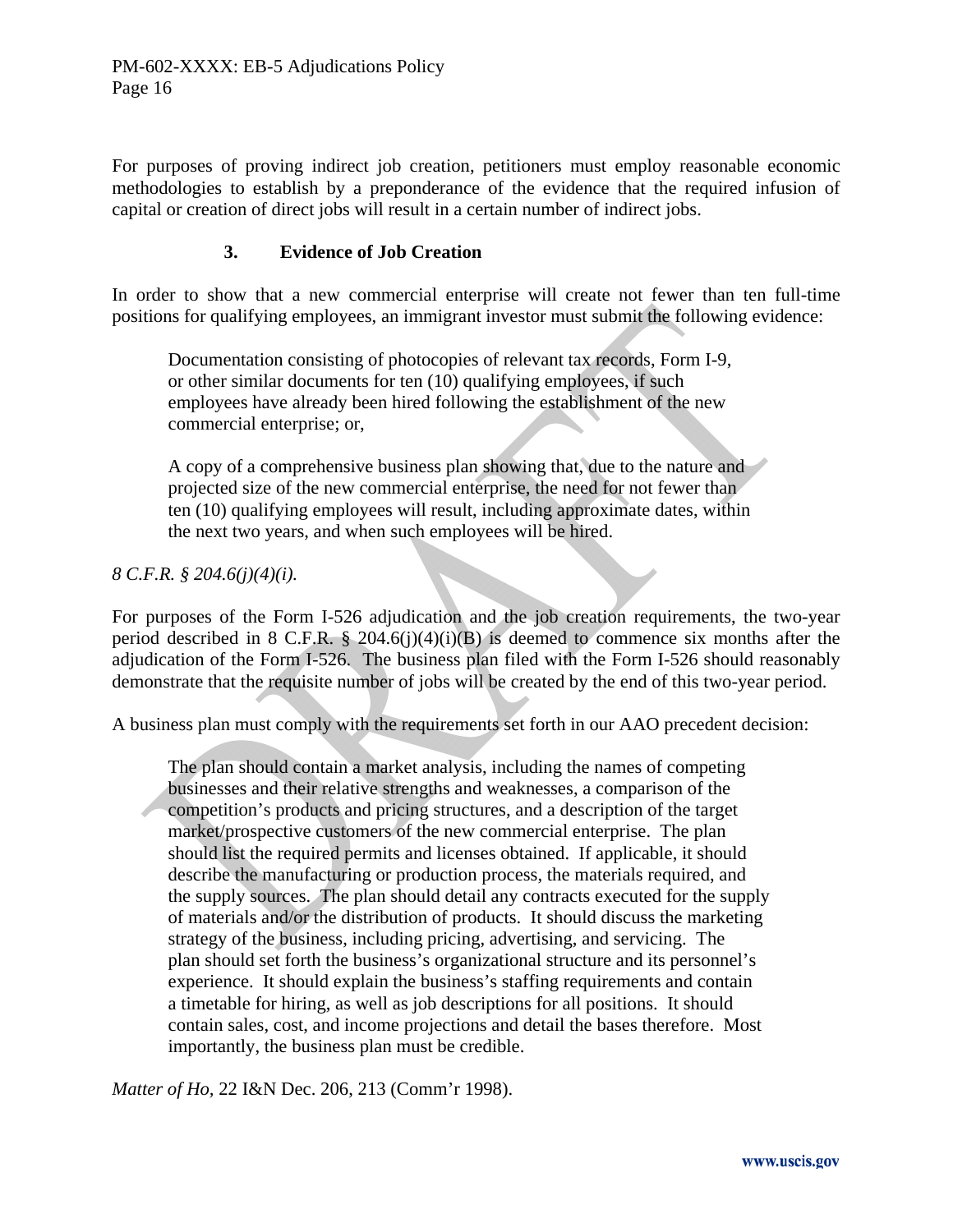In the case of a troubled business, a comprehensive business plan must accompany the other required evidentiary documents. *8 C.F.R. § 204.6(j)(4)(ii).* In the case of a new commercial enterprise within a regional center, the direct or indirect job creation may be demonstrated by the types of documents identified above or by reasonable methodologies. *8 C.F.R. § 204.6(j)(4)(iii)*.

When there are multiple investors in a new commercial enterprise, the total number of full-time positions created for qualifying employees will be allocated only to those immigrant investors who have used the establishment of the new commercial enterprise as the basis of their entry in the EB-5 Program. An allocation does not need to be made among persons not seeking classification in the EB-5 Program, nor does an allocation need to be made among non-natural persons (such as among investing corporations). *8 C.F.R. § 204.6(g)(2).*

## **IV. Procedural Issues**

The EB-5 Program provides that the immigrant investor will file an initial petition and supporting documentation to be classified as eligible to apply for an EB-5 visa through USCIS's adjustment of status process within the United States or through the Department of State's visa application process abroad. Upon adjustment of status or admission to the United States, the immigrant investor is a conditional lawful permanent resident. The EB-5 Program further provides that if, after two years, the immigrant investor has satisfied the EB-5 Program's conditions, the conditions will be removed and the immigrant investor will be an unconditional lawful permanent resident.

## **A. The Sequence of Filings: General Overview**

An immigrant investor seeking admission into the United States as a lawful permanent resident will proceed in the following sequence:

- For an immigrant investor who is investing in a new commercial enterprise that is not part of a regional center, the immigrant investor will file a Form I-526 that, together with the supporting evidence, demonstrates by a preponderance of the evidence that the immigrant investor has invested, or is actively in the process of investing, lawfully obtained capital in a new commercial enterprise in the United States that will create fulltime positions for not fewer than ten qualifying direct employees.
- For an immigrant investor who is investing in a new commercial enterprise that is part of a regional center:
	- o The entity seeking designation as a regional center will file a Form I-924 that, together with the supporting evidence, demonstrates by a preponderance of the evidence that the requirements for a regional center have been met. The individuals who establish the regional center can be, but need not be, the immigrant investors themselves; and,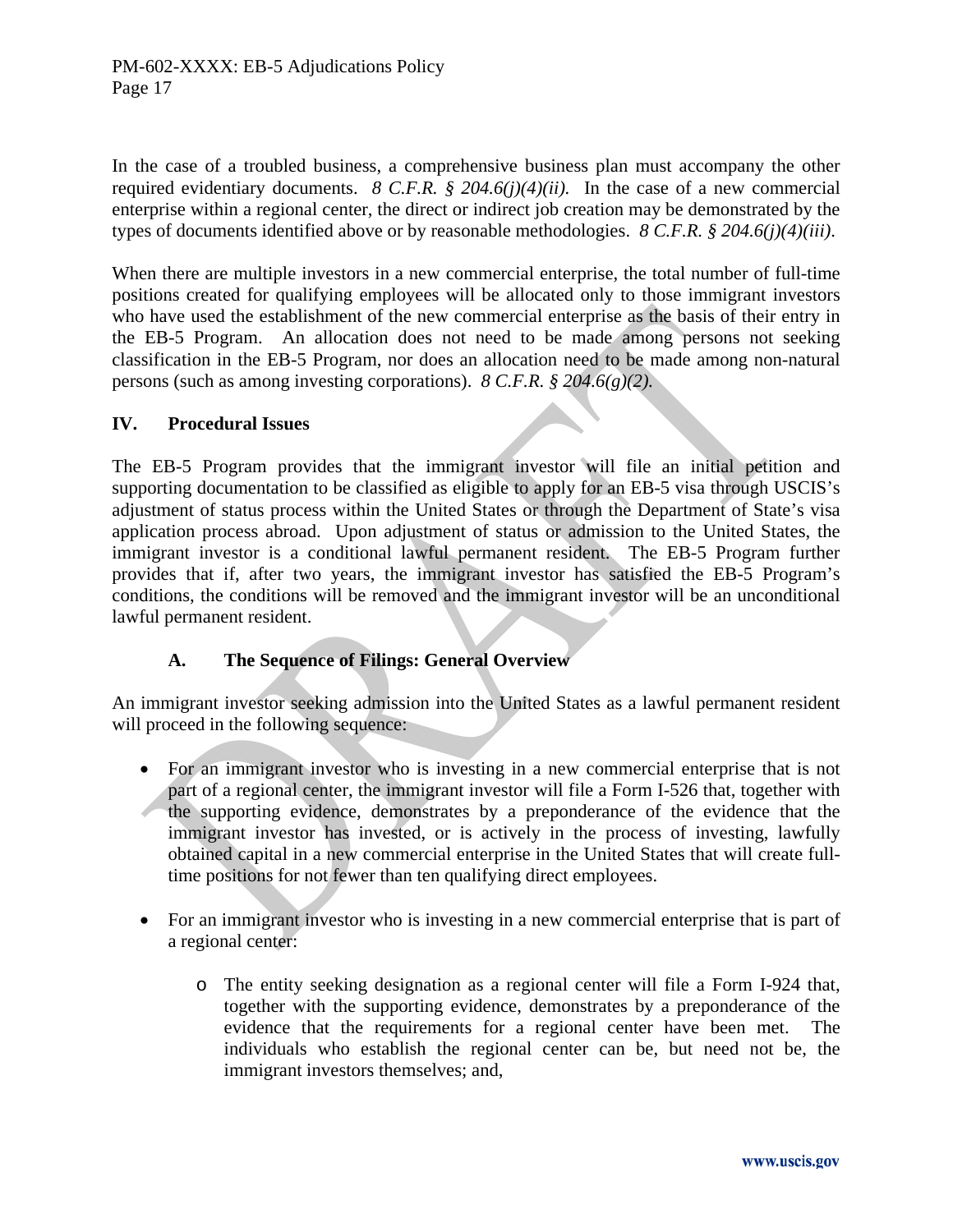o Once USCIS designates the entity as a regional center, each immigrant investor will file a Form I-526 that, together with the supporting evidence, demonstrates by a preponderance of the evidence that the immigrant investor has invested, or is actively in the process of investing, lawfully obtained capital in a new commercial enterprise in the United States that will create directly or indirectly full-time positions for not fewer than ten qualifying employees.

It is important to note that at this preliminary Form I-526 filing stage, the immigrant investor must demonstrate his or her commitment to invest the capital but need not establish that the required capital already has been invested; it is sufficient if the immigrant investor demonstrates that he or she is actively in the process of investing the required capital. However, evidence of a mere intent to invest or of prospective investment arrangements entailing no present commitment will not suffice. *8 C.F.R. § 204.6(j)(2); see Matter of Ho,* 22 I&N Dec. 206, 210 (Comm'r 1998). Similarly, at this preliminary stage the immigrant investor need not establish that the required jobs already have been created; it is sufficient if the immigrant investor demonstrates in a business plan that the required jobs will be created. *8 C.F.R. § 204.6(j); 8 C.F.R. § 204.6(m).*

- Ninety days prior to the two-year anniversary of the date on which the immigrant investor obtained conditional lawful permanent resident status, the immigrant investor will file a Form I-829 to remove the conditions. The I-829 petition to remove conditions must be accompanied by the following evidence:
	- (1) Evidence that the immigrant investor invested or was actively in the process of investing the required capital and sustained this action throughout the period of the immigrant investor's residence in the United States. The immigrant investor can make this showing if he or she has, in good faith, substantially met the capital investment requirement and continuously maintained his or her capital investment over the two years of conditional residence. Even at this stage the immigrant investor need not have invested all of the required capital, but need only have substantially met that requirement. The evidence may include, but is not limited to, an audited financial statement or other probative evidence such as bank statements, invoices, receipts, contracts, business licenses, Federal or State income tax returns, and Federal or State quarterly tax statements; and,
	- (2) Evidence that the immigrant investor created or can be expected to create, within a reasonable time, ten full-time jobs for qualifying employees. In the case of a troubled business, the immigrant investor must submit evidence that the commercial enterprise maintained the number of existing employees at no less than the pre-investment level for the period following his or her admission as a conditional permanent resident. The evidence may include, but is not limited to, payroll records, relevant tax documents, and Forms I-9.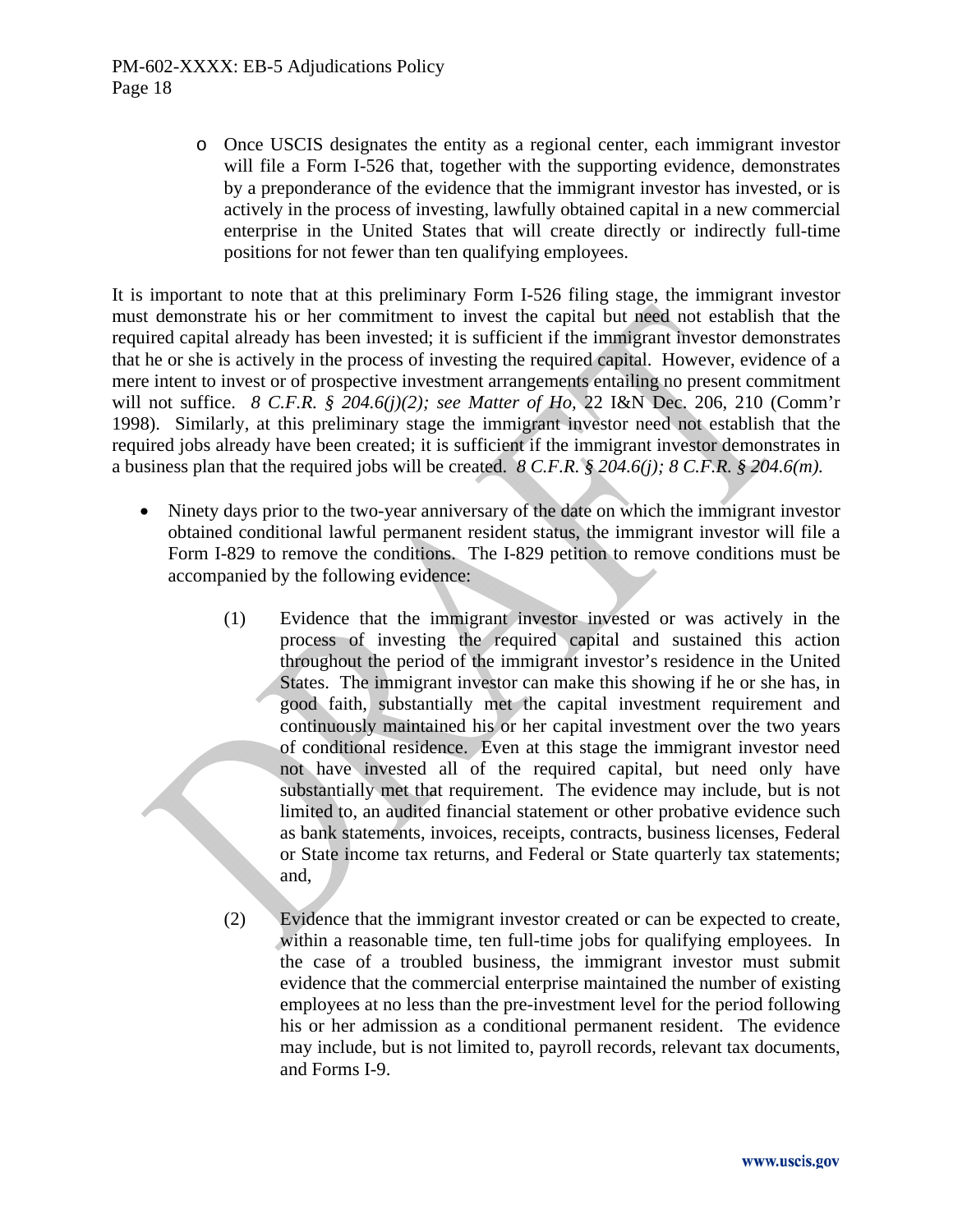## *8 C.F.R. § 216.6(a)(4).*

It is also important to note that the EB5 Program allows an immigrant investor to become a lawful permanent resident, without conditions, if the immigrant investor has established a new commercial enterprise, substantially met the capital requirement, and can be expected to create within a reasonable time the required number of jobs. All of the goals of capital investment and job creation need not have been fully realized before the conditions on the immigrant investor's status have been removed. The regulations require the submission of documentary evidence of "substantial" compliance with the capital requirements and evidence that the jobs will be created "within a reasonable time." This is a reflection of the EB-5 Program's desire to attract investment and promote job creation, and also its recognition of the dynamics of capital investments in new commercial enterprises for the purpose of creating jobs.

Distinct EB-5 eligibility requirements must be met at each stage of the EB-5 immigration process. Where USCIS has evaluated and approved certain aspects of an EB-5 investment, that favorable determination should generally be given deference at a subsequent stage in the EB-5 process. Unless there is reason to believe that a prior adjudication was in error, the agency will not reexamine determinations made earlier in the EB-5 process. However, a previously favorable decision may not be relied upon in later proceedings where, for example, the underlying facts upon which a favorable decision was made have materially changed, there is evidence of fraud or misrepresentation in the record of proceeding, or the previously favorable decision is determined to be legally deficient.

#### **B. Material Change**

The process of establishing a new business and creating jobs depends on a wide array of variables over which an investor or the creator of a new business may not have any control. The very best of business plans may be thrown off, for example, because of a sudden lack of supply in required merchandise or an unexpected hurricane that devastates an area in which the new business was to be built.

The effect of changed business plans on a regional center or an individual investor's immigration status may differ depending on when the change is made relative to the various petitions the regional center or the individual investor have filed.

It is well established that in visa petition proceedings, a petitioner must establish eligibility at the time of filing and that a petition cannot be approved if, after filing, the petitioner becomes eligible under a new set of facts or circumstances. *Matter of Katigbak,* 14 I&N Dec. 45, 49 (Comm. 1971); *Matter of Izummi,* 22 I&N Dec. at 175 ("a petitioner may not make material changes to a petition that has already been filed in an effort to make an apparently deficient petition conform to Service requirements").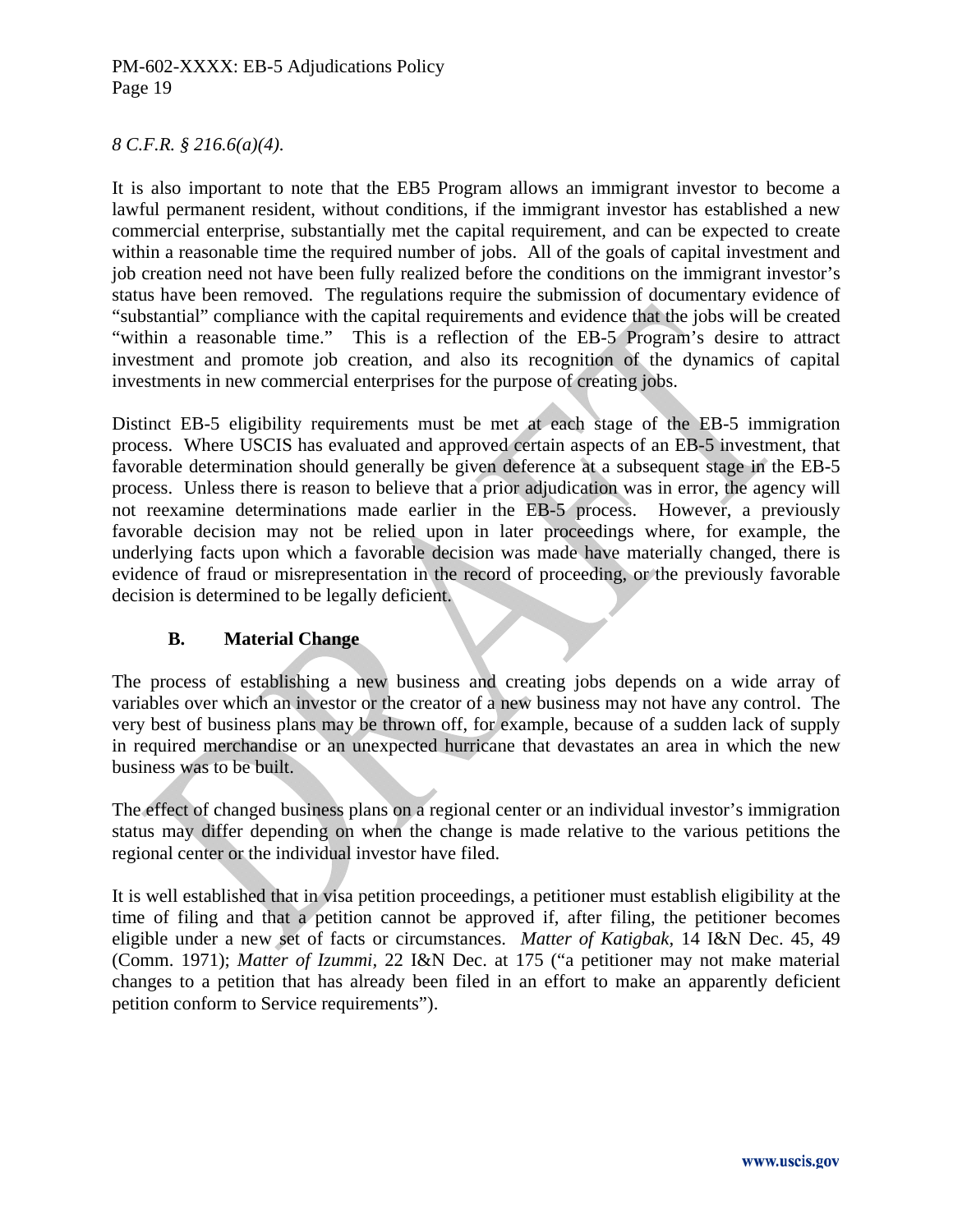## **1. Regional Center Applications (Forms I-924)**

In recognition of the fact that the regional center developer might in good faith have to implement material changes after submission of the initial Form I-924 petition to USCIS, the instructions to Form I-924 provide that a regional center may amend a previously-approved designation. The Form I-924 provides a list of acceptable amendments, including to geographic area, organization structure, capital investment projects (including changes in the economic analysis and underlying business plan used to estimate job creation for previously-approved investment opportunities), and an affiliated commercial enterprise's organization structure.

The approval of an amended Form I-924 does not cure or amend the I-526 petition an individual investor filed prior to the approval of the regional center amendment. The amendment alters the scope of the regional center to include the new commercial activity being conducted so that petitions filed after the amendment's approval fall within the scope of the regional center's approved activities.

## **2. Investors Who Have Obtained Conditional Lawful Permanent Resident Status**

Historically, USCIS has required a direct connection between the business plan the investor has provided and the subsequent removal of conditions. USCIS would not approve a Form I-829 petition if the investor had made an investment and created jobs in the United States if the jobs were not created according to the plan presented in the Form I-526. While that position is a permissible construction of the governing statute, USCIS also notes that the statute does not require that direct connection. In order to provide flexibility to meet the realities of the business world, USCIS will permit an alien who has been admitted to the United States on a conditional basis to remove those conditions when circumstances have changed. An individual investor can, at the prescribed time, proceed with his or her Form I-829 petition to remove conditions and present documentary evidence demonstrating that, notwithstanding the business plan contained in the Form I-526, the requirements for the removal of conditions have been satisfied.

USCIS notes, however, that it is more beneficial for an immigrant investor to utilize the business plan contained in the Form I-526. As the Ninth Circuit Court of Appeals has recognized, if the alien investor is seeking to have the conditions removed from his or her status based on the business plan contained in the Form I-526, USCIS may not revisit certain aspects of the business plan, including issues related to the economic analysis supporting job creation. *Chang v. U.S*., 327 F.3d 911, 927 (9th Cir. 2003). If, however, the immigrant investor is seeking to have his or her conditions removed based on a business plan not consistent with the approved I-526, the *Chang* decision does not foreclose USCIS from requiring or requesting evidence to prove the element of job creation. This may include revisiting issues previously adjudicated in the Form I-526, such as the economic analysis underlying the new job creation.

USCIS also notes that, in the case of a petition affiliated with a regional center, the petitioner will only be able to claim indirect job creation if the new business plan falls within the scope of the regional center.